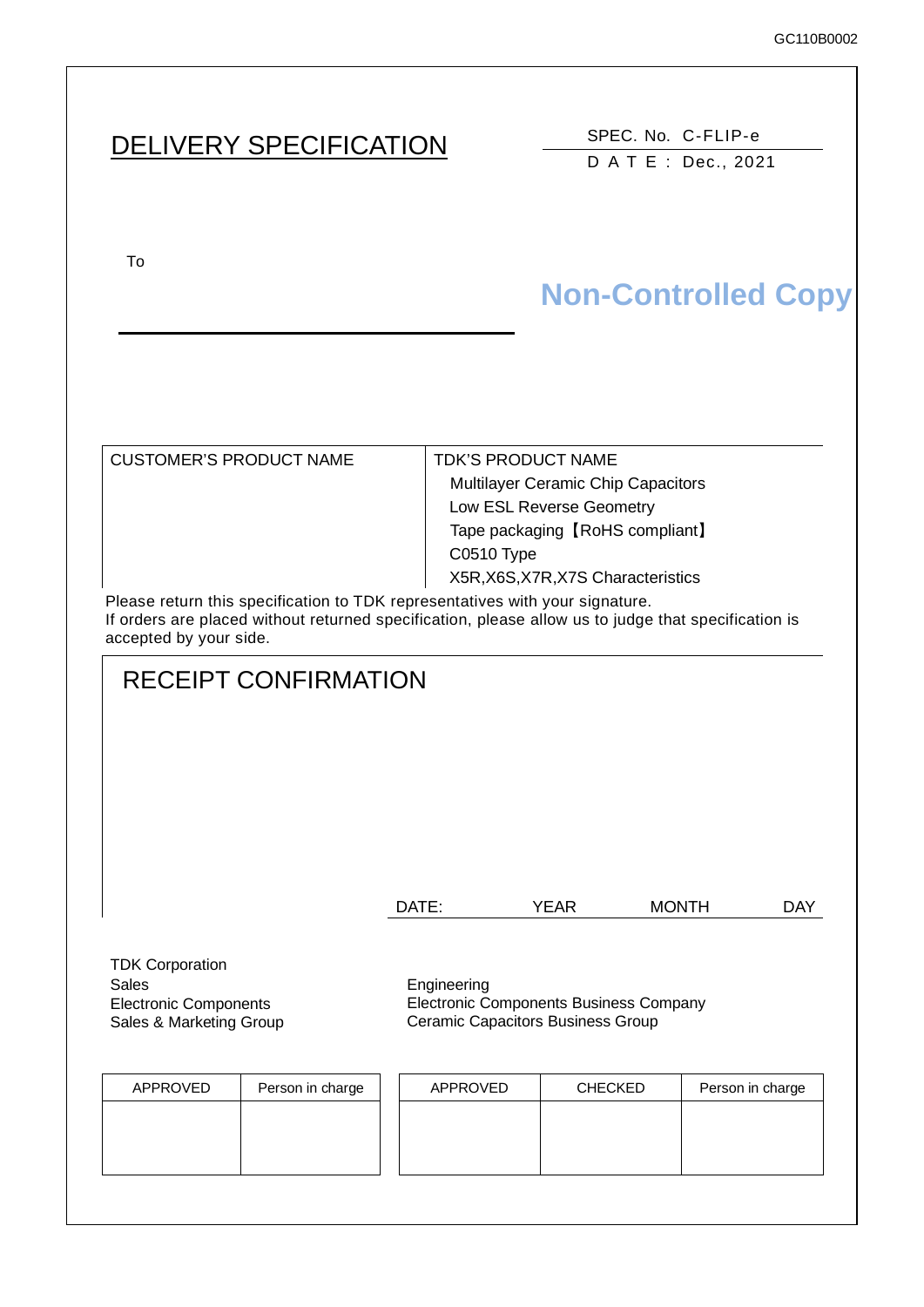#### **SCOPE**

This delivery specification shall be applied to Multilayer ceramic chip capacitors to be delivered to

#### **PRODUCTION PLACES**

.

Production places defined in this specification shall be TDK Corporation, TDK(Suzhou)Co.,Ltd and TDK Components U.S.A.,Inc.

#### **PRODUCT NAME**

The name of the product to be defined in this specifications shall be  $C \diamondsuit \diamondsuit \diamondsuit \diamondsuit \circ \bullet \triangle \square \square \square \times$ .

#### **REFERENCE STANDARD**

| $JIS \, C \, 5101 - 1 : 2010$ | Fixed capacitors for use in electronic equipment-Part 1: Generic specification                    |
|-------------------------------|---------------------------------------------------------------------------------------------------|
| $C$ 5101 - 22 : 2014          | Fixed capacitors for use in electronic equipment-Part 22 : Sectional specification                |
|                               | : Fixed surface mount multilayer capacitors of ceramic dielectric, Class2                         |
| $C$ 0806 - 3 : 2014           | Packaging of components for automatic handling - Part 3: Packaging of surface                     |
|                               | mount components on continuous tapes                                                              |
|                               | JEITA RCR-2335 C 2014 Safety application guide for fixed ceramic capacitors for use in electronic |
|                               | equipment                                                                                         |
|                               |                                                                                                   |

#### **CONTENTS**

- 1. CODE CONSTRUCTION
- 2. COMBINATION OF RATED CAPACITANCE AND TOLERANCE
- 3. OPERATING TEMPERATURE RANGE
- 4. STORING CONDITION AND TERM
- 5. INDUSTRIAL WASTE DISPOSAL
- 6. PERFORMANCE
- 7. INSIDE STRUCTURE AND MATERIAL
- 8. PACKAGING
- 9. SOLDERING CONDITION
- 10. CAUTION
- 11. TAPE PACKAGING SPECIFICATION

#### **<EXPLANATORY NOTE>**

When the mistrust in the spec arises, this specification is given priority. And it will be confirmed by written spec change after conference of both posts involved.

This specification warrants the quality of the ceramic chip capacitor. Capacitors should be evaluated or confirmed a state of mounted on your product.

If the use of the capacitors goes beyond the bounds of this specification, we can not afford to guarantee.

| Division                          | Date           | SPEC. No. |
|-----------------------------------|----------------|-----------|
| Ceramic Capacitors Business Group | December, 2021 | C-FLIP-e  |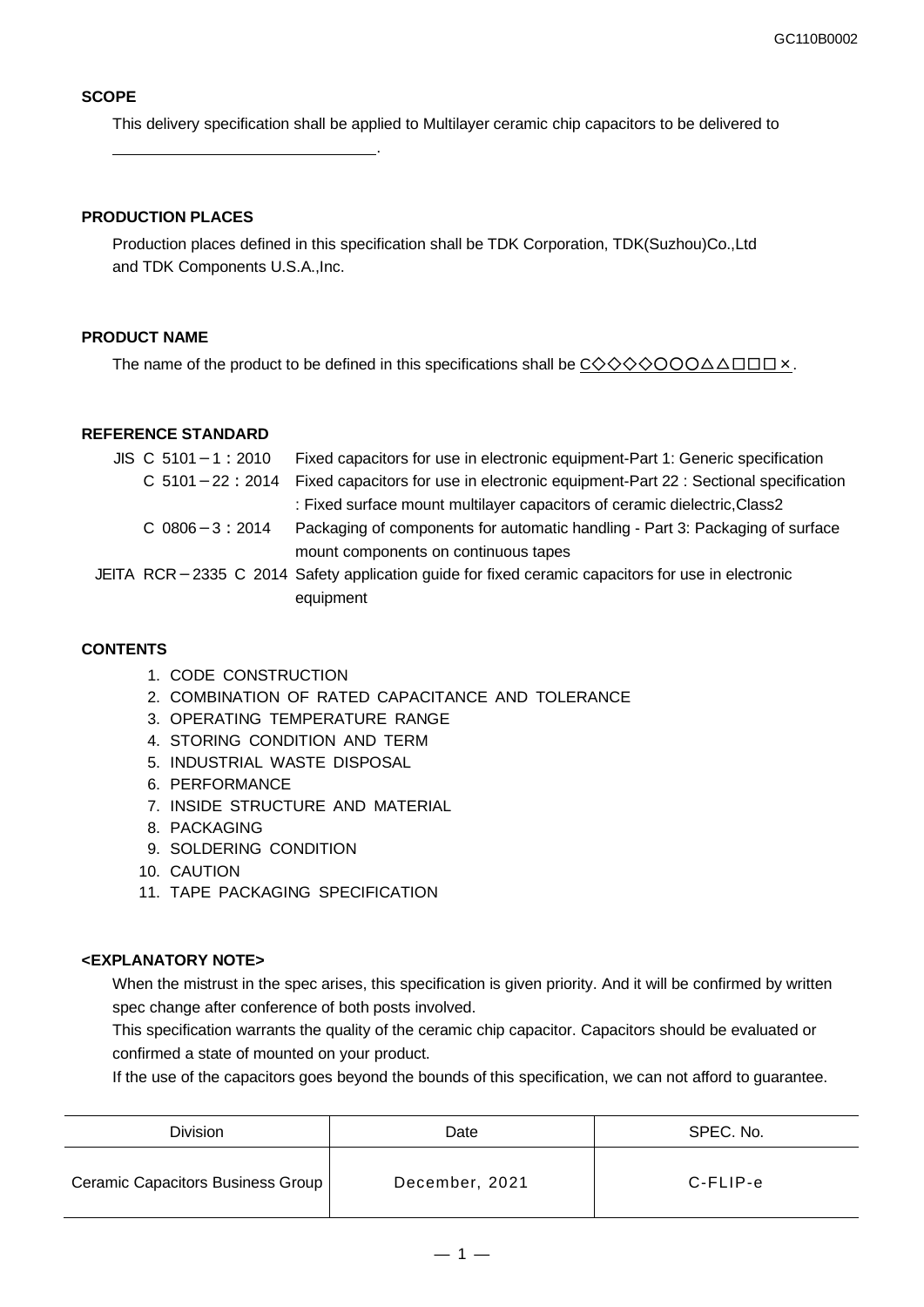#### 1. CODE CONSTRUCTION



\* As for each item, please refer to detail page on TDK web.

(2) Temperature Characteristics

\* Details are shown in table 1 No.6 at 6.PERFORMANCE

(3) Rated Voltage

| Symbol | <b>Rated Voltage</b> |  |
|--------|----------------------|--|
| 1 H    | DC 50 V              |  |
| 1 E    | DC 25 V              |  |
| 1 C    | DC 16 V              |  |
| 1 A    | DC 10 V              |  |
| 0 J    | DC 6.3 V             |  |
| 0 G    | DC 4 V               |  |
| 0 E    | DC 2.5 V             |  |

 $M \t= 20 \%$ 

Symbol | Packaging T | Taping

| (Example)<br>(4) Rated Capacitance                                                                                    |     |                      |
|-----------------------------------------------------------------------------------------------------------------------|-----|----------------------|
| Stated in three digits and in units of pico farads (pF).<br>The first and Second digits identify the first and second |     | Rated<br>Capacitance |
| significant figures of the capacitance, the third digit identifies                                                    | 104 | 100,000 pF           |
| the multiplier.                                                                                                       |     |                      |

| (5) Capacitance tolerance | Symbol I | Tolerance |
|---------------------------|----------|-----------|
|                           |          |           |

|  | (6) Packaging |
|--|---------------|
|--|---------------|

#### (7) TDK internal code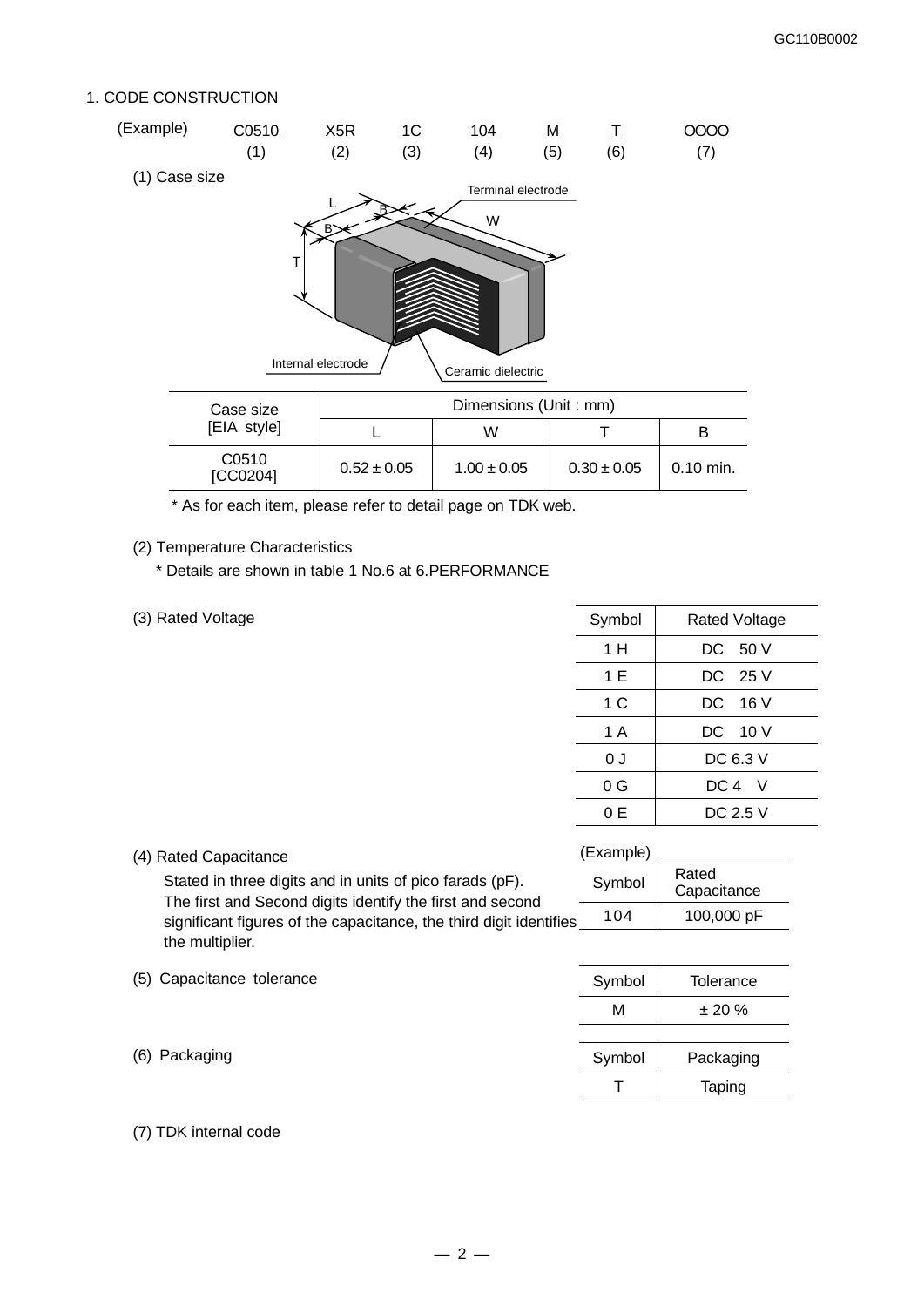## **2. COMBINATION OF RATED CAPACITANCE AND TOLERANCE**

| Temperature<br>Characteristics | Capacitance tolerance | Rated capacitance |  |
|--------------------------------|-----------------------|-------------------|--|
| X5R<br>X6S<br>X7R<br>X7S       | $M (\pm 20 \%)$       | E - 3 series      |  |

#### Capacitance Step in E series

| E series | Capacitance Step |                 |      |
|----------|------------------|-----------------|------|
| $E - 3$  | ں.∟              | ה ה<br><u>.</u> | 4. 1 |

### **3. OPERATING TEMPERATURE RANGE**

| T.C.             | Min. operating<br>Temperature | Max. operating<br>Temperature | Reference<br>Temperature |
|------------------|-------------------------------|-------------------------------|--------------------------|
| X <sub>5</sub> R | $-55^{\circ}$ C               | 85°C                          | $25^{\circ}$ C           |
| X6S              | $-55^{\circ}$ C               | $105^{\circ}$ C               | $25^{\circ}$ C           |
| X7R/X7S          | $-55^{\circ}$ C               | $125^{\circ}$ C               | $25^{\circ}$ C           |

### **4. STORING CONDITION AND TERM**

| Storing temperature | Storing humidity | Storing term                     |
|---------------------|------------------|----------------------------------|
| $5 - 40^{\circ}$ C  | 20~70%RH         | Within 6 months<br>upon receipt. |

## **5. INDUSTRIAL WASTE DISPOSAL**

Dispose this product as industrial waste in accordance with the Industrial Waste Law.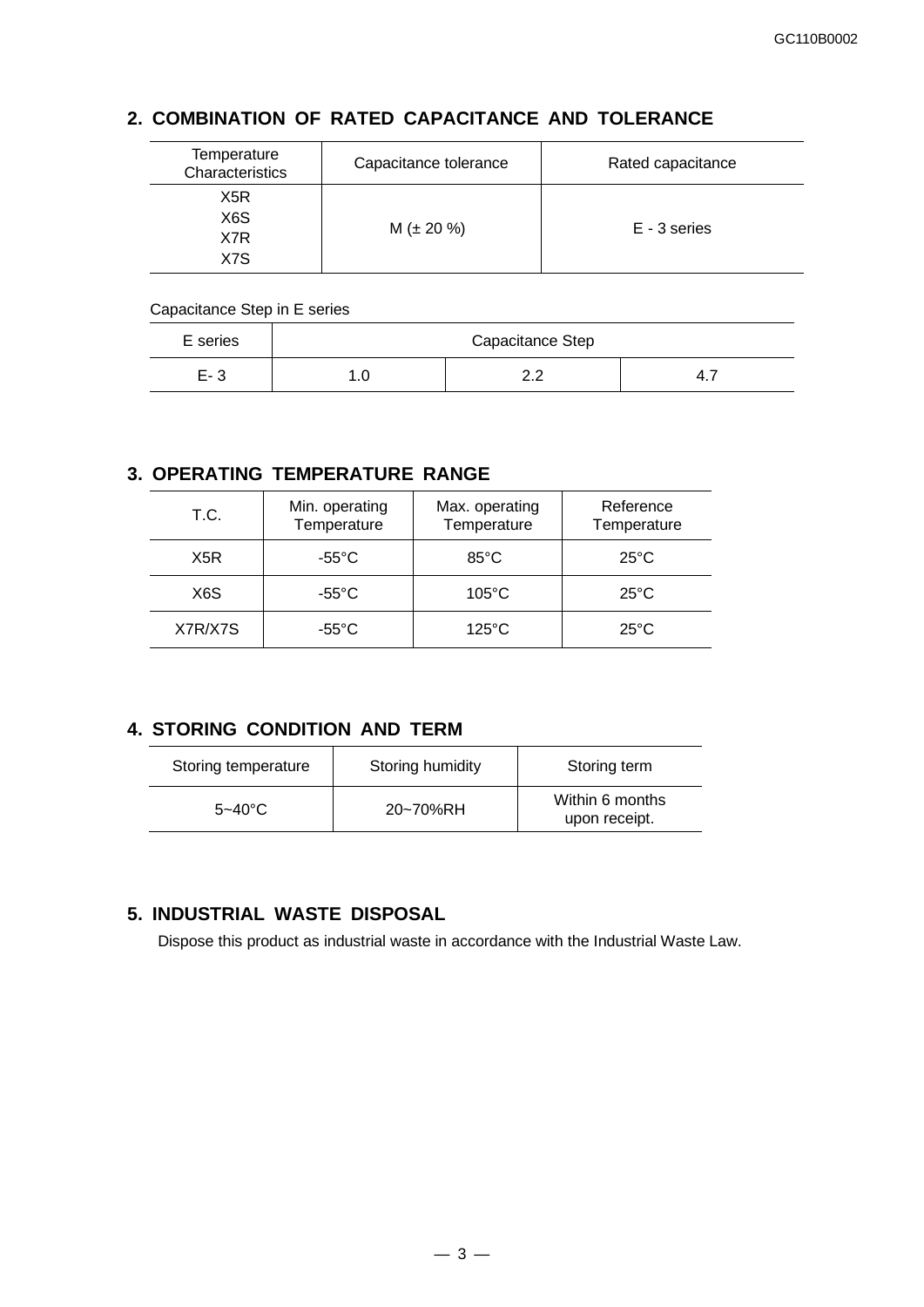## **6. PERFORMANCE**

table 1

| No.                      | Item                                             | Performance                                                                                                                                                                        | Test or inspection method                                                                                                                                                                                                                                                                                                                                                                                                                                                                   |  |
|--------------------------|--------------------------------------------------|------------------------------------------------------------------------------------------------------------------------------------------------------------------------------------|---------------------------------------------------------------------------------------------------------------------------------------------------------------------------------------------------------------------------------------------------------------------------------------------------------------------------------------------------------------------------------------------------------------------------------------------------------------------------------------------|--|
| 1                        | <b>External Appearance</b>                       | No defects which may affect<br>performance.                                                                                                                                        | Inspect with magnifying glass $(3x)$                                                                                                                                                                                                                                                                                                                                                                                                                                                        |  |
| $\overline{2}$           | <b>Insulation Resistance</b>                     | 10,000M $\Omega$ or 500M $\Omega$ · µF min.<br>(As for the capacitors of rated voltage<br>16V DC and lower,<br>10,000M $\Omega$ or 100M $\Omega$ · µF min.),<br>whichever smaller. | Measuring voltage: Rated voltage<br>Voltage application time : 60s.                                                                                                                                                                                                                                                                                                                                                                                                                         |  |
| $\mathbf{3}$             | <b>Voltage Proof</b>                             | Withstand test voltage without<br>insulation breakdown or other<br>damage.                                                                                                         | Applied voltage : 2.5 times of rated voltage<br>Voltage application time : 1s.<br>Charge / discharge current : 50mA or lower                                                                                                                                                                                                                                                                                                                                                                |  |
| $\overline{\mathcal{L}}$ | Capacitance                                      | Within the specified tolerance.                                                                                                                                                    | As for measuring condition, please contact<br>with our sales representative.                                                                                                                                                                                                                                                                                                                                                                                                                |  |
| 5                        | <b>Dissipation Factor</b>                        | Please refer to detail page on TDK<br>web.                                                                                                                                         | See No.4 in this table for measuring<br>condition.                                                                                                                                                                                                                                                                                                                                                                                                                                          |  |
| 6                        | Temperature<br>Characteristics<br>of Capacitance | Capacitance Change (%)<br>No voltage applied<br>X5R : ±15<br>X6S : ±22<br>X7R : ±15<br>X7S : ±22                                                                                   | Capacitance shall be measured by the<br>steps shown in the following table after<br>thermal equilibrium is obtained for each<br>step.<br>∆C be calculated ref. STEP3 reading<br>Temperature(°C)<br><b>Step</b><br>$25 \pm 2$<br>1<br>$\overline{2}$<br>$-55 \pm 2$<br>3<br>$25 \pm 2$<br>4<br>Max. operating temp. $\pm 2$<br>As for Max. operating temp, please refer to<br>"3. OPERATING TEMPERATURE RANGE"<br>As for measuring voltage, please contact<br>with our sales representative. |  |
| $\overline{7}$           | Robustness of<br><b>Terminations</b>             | No sign of termination coming off,<br>breakage of ceramic, or other<br>abnormal signs.                                                                                             | Reflow solder the capacitors on a P.C.Board<br>shown in Appendix2.<br>Apply a pushing force gradually at the<br>center of a specimen in a horizontal<br>direction of P.C.board.<br>Pushing force: 2N<br>Holding time: 10±1s<br>Pushing force<br>Capacitor<br>P.C.Board                                                                                                                                                                                                                      |  |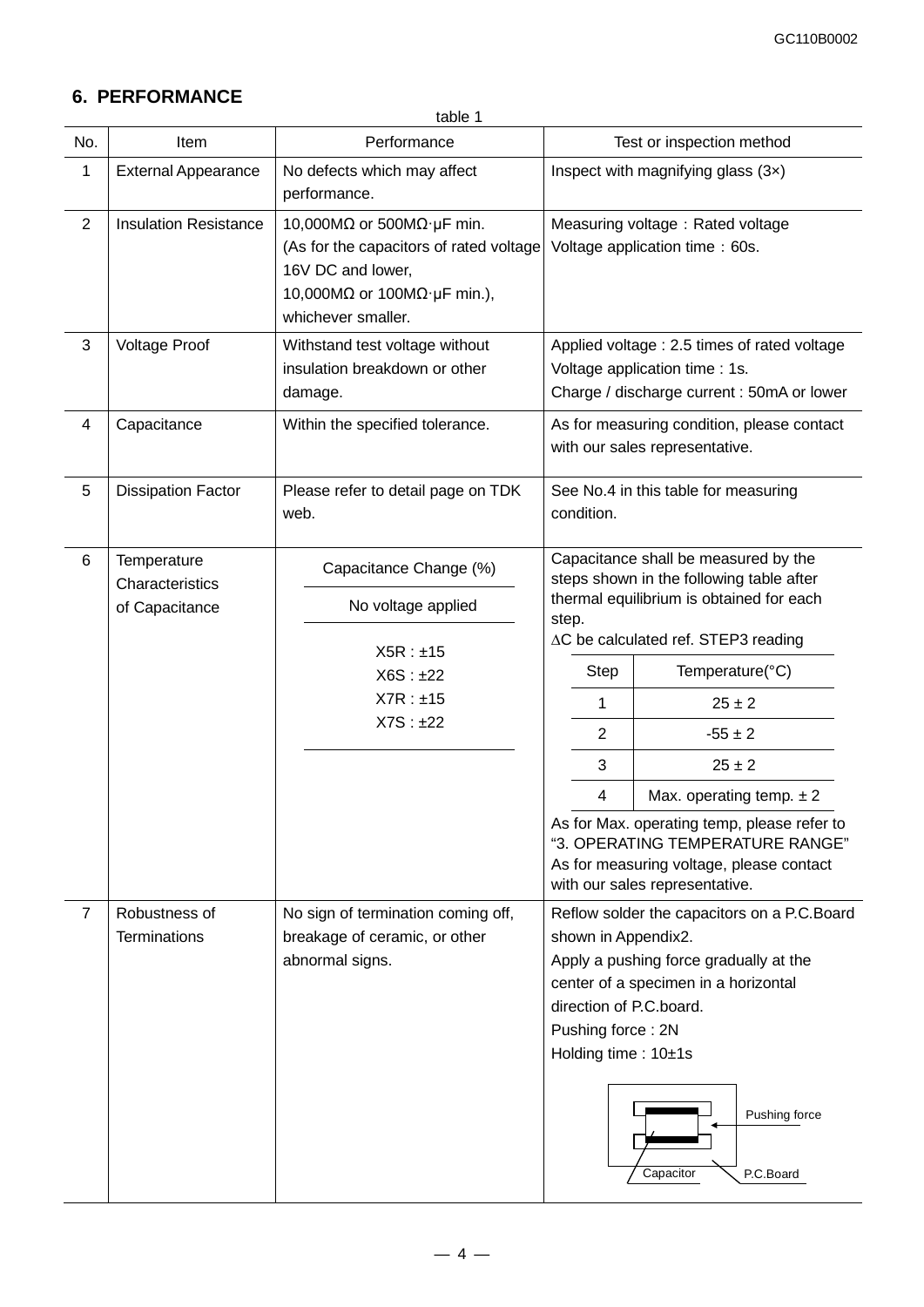(continued)

| No. | Item                            |                                                                                               | Performance                                                                                                                                                                                                                                                   | Test or inspection method                                                                                                                               |                                                                                                                                                                                                                                             |
|-----|---------------------------------|-----------------------------------------------------------------------------------------------|---------------------------------------------------------------------------------------------------------------------------------------------------------------------------------------------------------------------------------------------------------------|---------------------------------------------------------------------------------------------------------------------------------------------------------|---------------------------------------------------------------------------------------------------------------------------------------------------------------------------------------------------------------------------------------------|
| 8   | Bending                         | External<br>appearance                                                                        | No mechanical damage.                                                                                                                                                                                                                                         | Reflow solder the capacitors on a<br>it for 1mm.<br>50<br>45                                                                                            | P.C.Board shown in Appendix 1 and bend<br>F<br>R230<br>45<br>(Unit : mm)                                                                                                                                                                    |
| 9   | Solderability                   |                                                                                               | New solder to cover over 75% of<br>termination.<br>25% may have pin holes or rough<br>spots but not concentrated in one<br>spot.<br>Ceramic surface of A sections shall<br>not be exposed due to melting or<br>shifting of termination material.<br>A section | Solder:<br>Flux:<br>Solder temp.: 245±5°C<br>Dwell time:<br>$3+0.3s$ .<br>Solder<br>position:                                                           | Sn-3.0Ag-0.5Cu<br>Isopropyl alcohol (JIS K<br>8839) Rosin (JIS K 5902)<br>25% solid solution.<br>Until both terminations are<br>completely soaked.                                                                                          |
| 10  | Resistance<br>to solder<br>heat | External<br>appearance<br>Capacitance<br>D.F.<br>Insulation<br>Resistance<br>Voltage<br>proof | No cracks are allowed and<br>terminations shall be covered at<br>least 60% with new solder.<br>Change from the value before test<br>±7.5%<br>Meet the initial spec.<br>Meet the initial spec.<br>No insulation breakdown or other<br>damage.                  | Solder:<br>Flux:<br>Solder temp.: 260±5°C<br>Dwell time:<br>10±1s.<br>Solder<br>position:<br>Pre-heating:<br>for 24±2h before measurement.              | Sn-3.0Ag-0.5Cu<br>Isopropyl alcohol (JIS K)<br>8839) Rosin (JIS K 5902)<br>25% solid solution.<br>Until both terminations<br>are completely soaked.<br>Temp. - 110~140°C<br>Time $-30\nu$ 60s.<br>Leave the capacitors in ambient condition |
| 11  | Vibration                       | External<br>appearance<br>Capacitance<br>D.F.                                                 | No mechanical damage.<br>Change from the value before test<br>±7.5%<br>Meet the initial spec.                                                                                                                                                                 | Frequency: 10~55~10Hz<br>Reciprocating sweep time: 1 min.<br>Amplitude: 1.5mm<br>directions(Total 6h).<br>Reflow solder the capacitors on a<br>testing. | Repeat this for 2h each in 3 perpendicular<br>P.C.Board shown in Appendix2 before                                                                                                                                                           |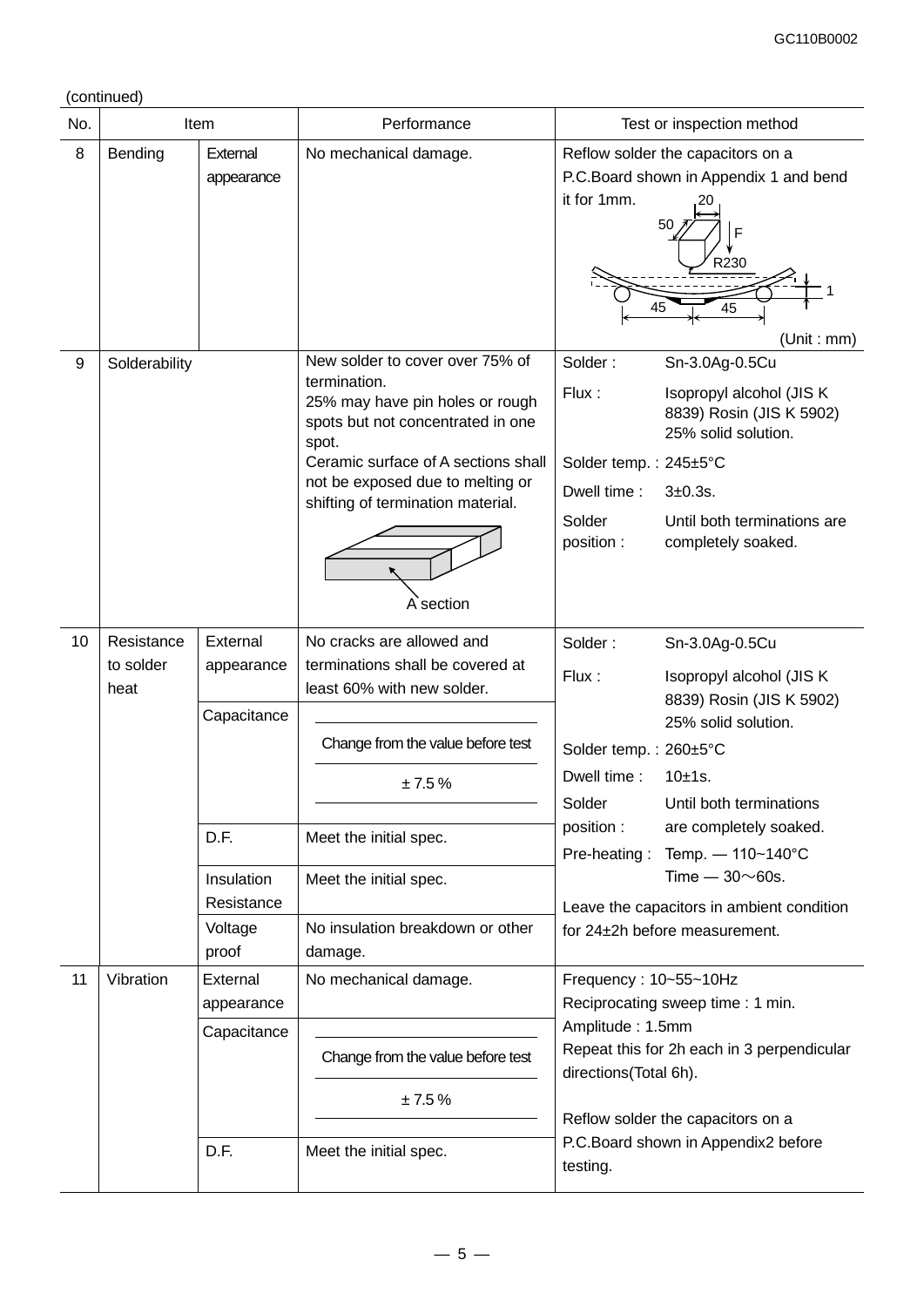| No. |                        | Item                                  | Performance                                                                                                                                                                    |                                   | Test or inspection method                                                                                                                                                                                                           |             |  |
|-----|------------------------|---------------------------------------|--------------------------------------------------------------------------------------------------------------------------------------------------------------------------------|-----------------------------------|-------------------------------------------------------------------------------------------------------------------------------------------------------------------------------------------------------------------------------------|-------------|--|
| 12  | Temperature<br>cycle   | External<br>appearance<br>Capacitance | No mechanical damage.                                                                                                                                                          |                                   | Expose the capacitors in the condition<br>step1 through step 4 listed in the<br>following table.                                                                                                                                    |             |  |
|     |                        |                                       | Change from the value before test                                                                                                                                              |                                   | Temp. cycle: 5 cycles                                                                                                                                                                                                               |             |  |
|     |                        |                                       | Please contact with our<br>sales representative.                                                                                                                               | <b>Step</b>                       | Temperature(°C)                                                                                                                                                                                                                     | Time (min.) |  |
|     |                        |                                       |                                                                                                                                                                                | 1                                 | $-55 \pm 3$                                                                                                                                                                                                                         | $30 \pm 3$  |  |
|     |                        | D.F.                                  | Meet the initial spec.                                                                                                                                                         | 2                                 | Ambient Temp.                                                                                                                                                                                                                       | $2 - 5$     |  |
|     |                        | Insulation                            | Meet the initial spec.                                                                                                                                                         | 3                                 | Max. operating<br>temp.± 2                                                                                                                                                                                                          | $30 \pm 2$  |  |
|     |                        | Resistance<br>Voltage                 | No insulation breakdown or other                                                                                                                                               | 4                                 | Ambient Temp.                                                                                                                                                                                                                       | $2 - 5$     |  |
|     |                        | proof                                 | damage.                                                                                                                                                                        | RANGE"                            | As for Max. operating temp., please refer<br>to "3. OPERATING TEMPERATURE<br>Leave the capacitors in ambient condition<br>for 24±2h before measurement.<br>Reflow solder the capacitors on a<br>P.C.Board shown in Appendix2 before |             |  |
| 13  | Moisture<br>Resistance | External<br>appearance                | No mechanical damage.                                                                                                                                                          | testing.                          | Test temp.: 40±2°C<br>Test humidity: 90~95%RH                                                                                                                                                                                       |             |  |
|     | (Steady                | Capacitance                           |                                                                                                                                                                                | Test time: 500 +24,0h             |                                                                                                                                                                                                                                     |             |  |
|     | State)                 |                                       | Change from the value before test                                                                                                                                              |                                   | Leave the capacitors in ambient condition<br>for $24\pm2h$ before measurement.                                                                                                                                                      |             |  |
|     |                        |                                       | Please contact with our<br>sales representative.                                                                                                                               | Reflow solder the capacitors on a |                                                                                                                                                                                                                                     |             |  |
|     |                        | D.F.                                  | 200% of initial spec. max.                                                                                                                                                     | testing.                          | P.C.Board shown in Appendix2 before                                                                                                                                                                                                 |             |  |
|     |                        | Insulation<br>Resistance              | 1,000M $\Omega$ or 50M $\Omega$ · µF min.<br>(As for the capacitors of rated<br>voltage 16V DC and lower,<br>1,000M $\Omega$ or 10M $\Omega$ · µF min.),<br>whichever smaller. |                                   |                                                                                                                                                                                                                                     |             |  |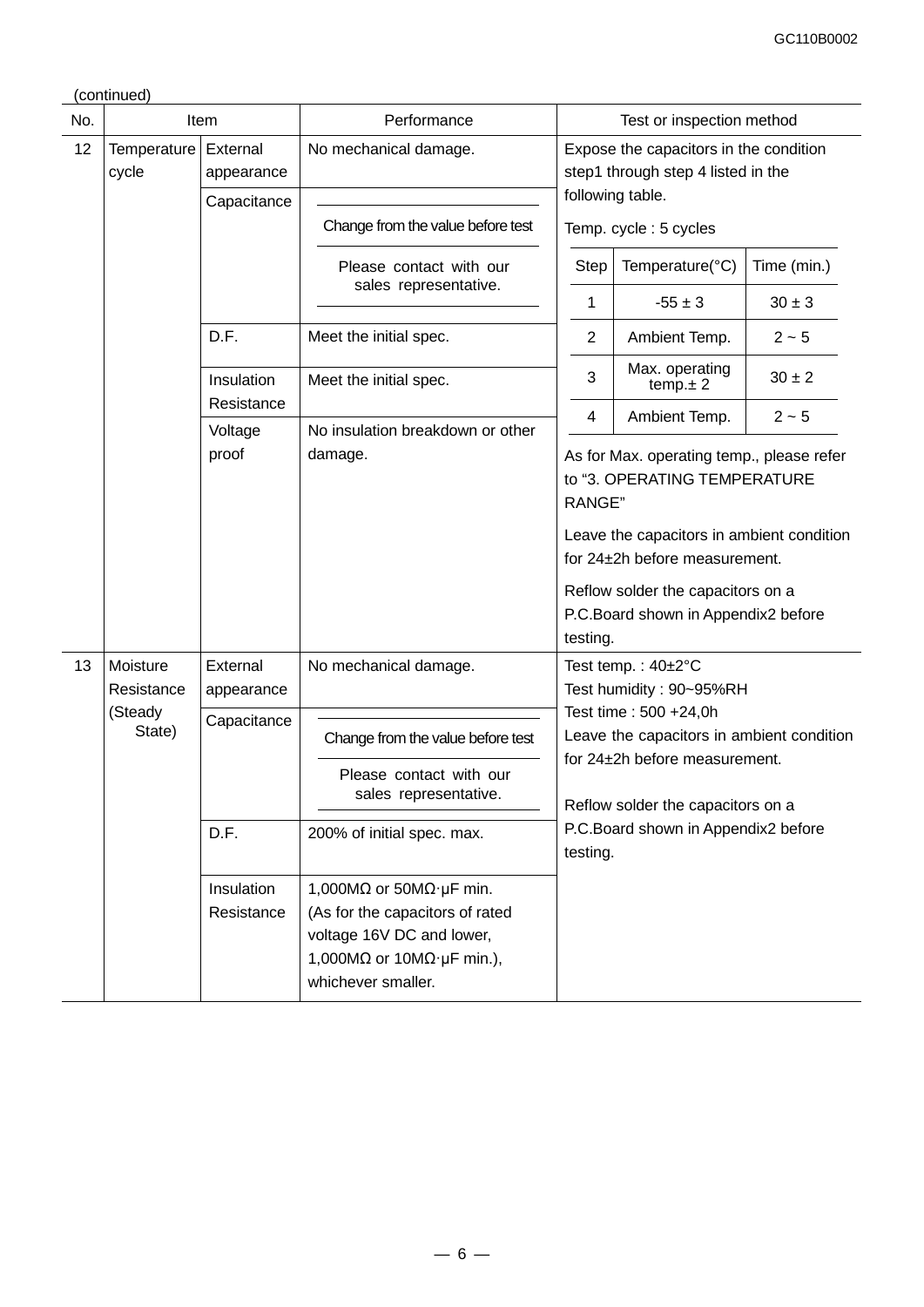(continued)

| No. | Item                   |                          | Performance                                                                                                                                                                    | Test or inspection method                                                                                                                                                                                                                                                                                                                                                          |
|-----|------------------------|--------------------------|--------------------------------------------------------------------------------------------------------------------------------------------------------------------------------|------------------------------------------------------------------------------------------------------------------------------------------------------------------------------------------------------------------------------------------------------------------------------------------------------------------------------------------------------------------------------------|
| 14  | Moisture<br>Resistance | External<br>appearance   | No mechanical damage.                                                                                                                                                          | Test temp.: $40\pm2^{\circ}C$<br>Test humidity: 90~95%RH<br>Applied voltage: Rated voltage                                                                                                                                                                                                                                                                                         |
|     |                        | Capacitance              | Change from the value before test                                                                                                                                              | Test time: 500 +24,0h<br>Charge/discharge current: 50mA or lower                                                                                                                                                                                                                                                                                                                   |
|     |                        |                          | Please contact with our<br>sales representative.                                                                                                                               | Leave the capacitors in ambient condition<br>for 24±2h before measurement.                                                                                                                                                                                                                                                                                                         |
|     |                        | D.F.                     | 200% of initial spec. max.                                                                                                                                                     | Reflow solder the capacitors on a<br>P.C.Board shown in Appendix2 before<br>testing.                                                                                                                                                                                                                                                                                               |
|     |                        | Insulation<br>Resistance | 500M $\Omega$ or 25M $\Omega$ µF min.<br>(As for the capacitors of rated<br>voltage 16V DC and lower,<br>500M $\Omega$ or 5M $\Omega$ · µF min.),<br>whichever smaller.        | Initial value setting<br>Voltage conditioning<br><b>KAfter voltage treat</b><br>the capacitors under testing temperature<br>and voltage for 1 hour, $\mathbb{\ }$ leave the<br>capacitors in ambient condition for 24±2h<br>before measurement.<br>Use this measurement for initial value.                                                                                         |
| 15  | Life                   | External<br>appearance   | No mechanical damage.                                                                                                                                                          | Test temp. : Maximum operating<br>temperature ±2°C<br>Applied voltage : Please contact with our                                                                                                                                                                                                                                                                                    |
|     |                        | Capacitance              | Change from the value before test                                                                                                                                              | sales representative.                                                                                                                                                                                                                                                                                                                                                              |
|     |                        |                          | Please contact with our<br>sales representative.                                                                                                                               | Test time: 1,000 +48,0h<br>Charge/discharge current: 50mA or lower<br>Leave the capacitors in ambient condition                                                                                                                                                                                                                                                                    |
|     |                        | D.F.                     | 200% of initial spec. max.                                                                                                                                                     | for 24±2h before measurement.                                                                                                                                                                                                                                                                                                                                                      |
|     |                        | Insulation<br>Resistance | 1,000M $\Omega$ or 50M $\Omega$ · µF min.<br>(As for the capacitors of rated<br>voltage 16V DC and lower,<br>1,000M $\Omega$ or 10M $\Omega$ · µF min.),<br>whichever smaller. | Reflow solder the capacitors on a<br>P.C.Board shown in Appendix2 before<br>testing.<br>Initial value setting<br>Voltage conditioning<br><b>Kafter voltage treat</b><br>the capacitors under testing temperature<br>and voltage for 1 hour, $\mathbb{\ }$ leave the<br>capacitors in ambient condition for 24±2h<br>before measurement.<br>Use this measurement for initial value. |

\*As for the initial measurement of capacitors on number 6,10,11,12 and 13, leave capacitors at 150 –10,0°C for 1 hour and measure the value after leaving capacitors for 24±2h in ambient condition.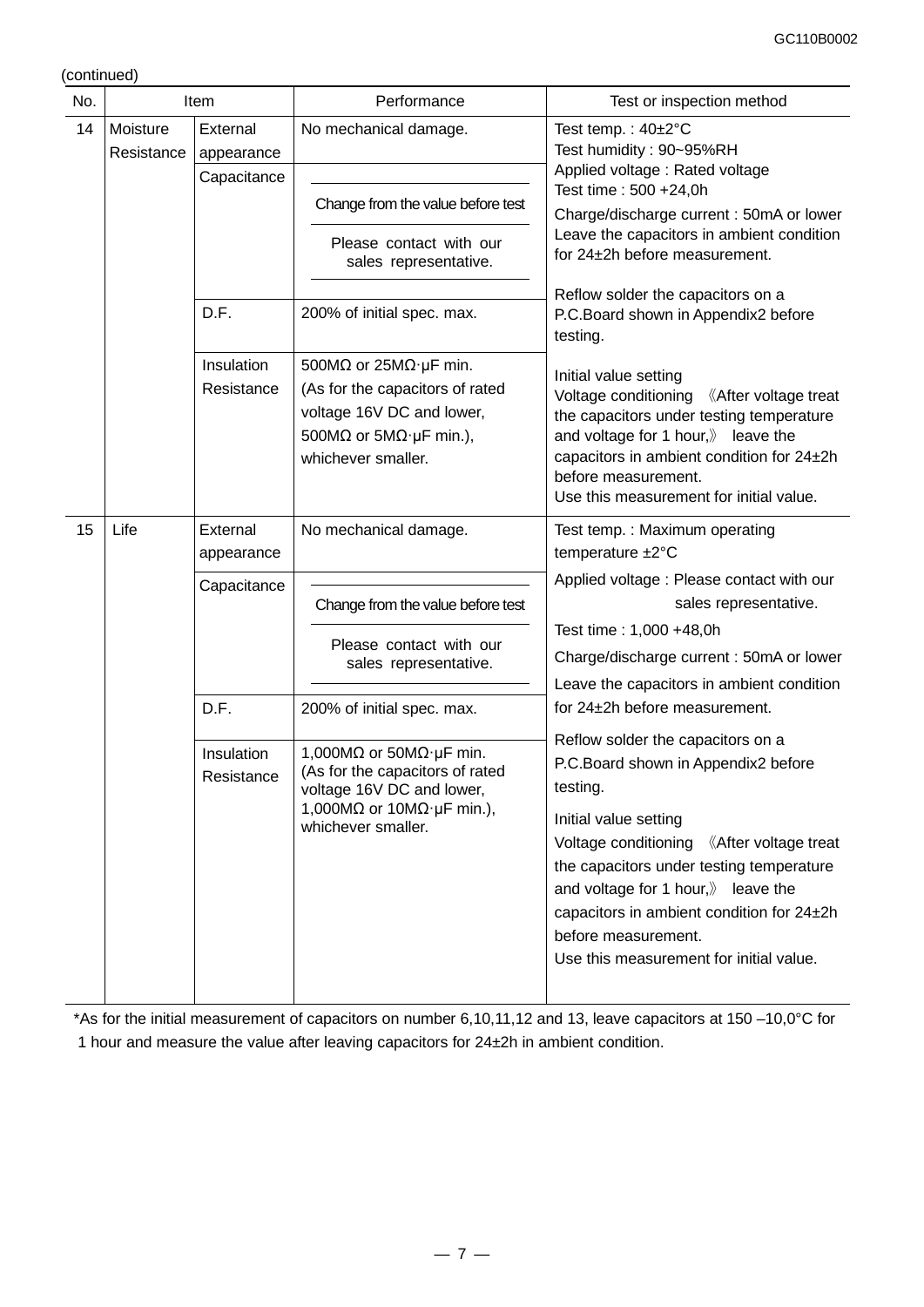

|                     |     |     | (Unit: mm) |
|---------------------|-----|-----|------------|
| Symbol<br>Case size | а   |     | c          |
| C0510[CC0204]       | 0.2 | 0.6 | 1.0        |

- 1. Material : Glass Epoxy(As per JIS C6484 GE4)
- 2. Thickness : 1.6mm



**ZZZZ** Copper (Thickness: 0.035mm) Solder resist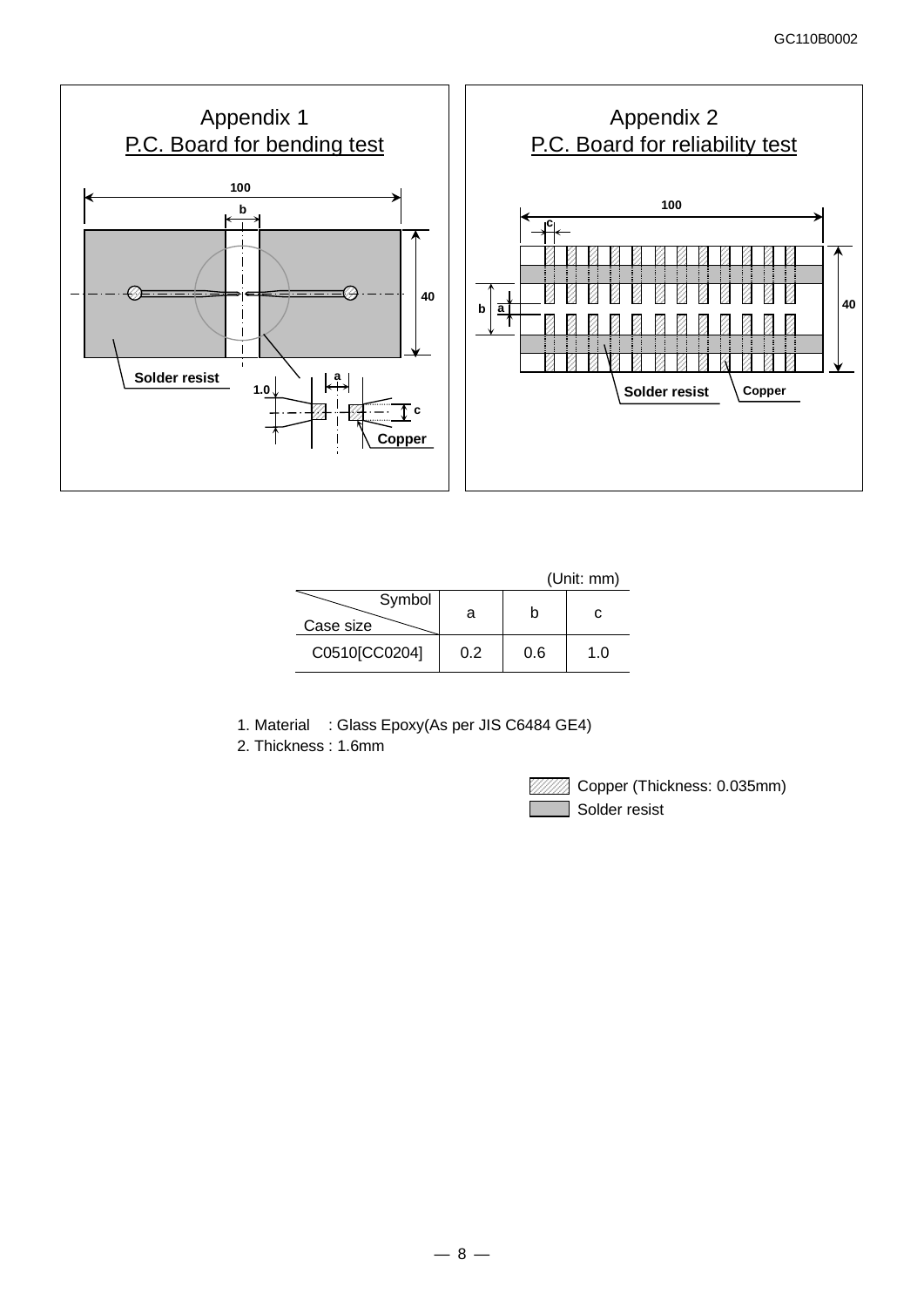# **8. INSIDE STRUCTURE AND MATERIAL**



| No. | <b>NAME</b>        | MATERIAL           |
|-----|--------------------|--------------------|
|     | <b>Dielectric</b>  | BaTiO <sub>3</sub> |
| 2   | Electrode          | Nickel (Ni)        |
| 3   |                    | Copper (Cu)        |
|     | <b>Termination</b> | Nickel (Ni)        |
| 5   |                    | Tin (Sn)           |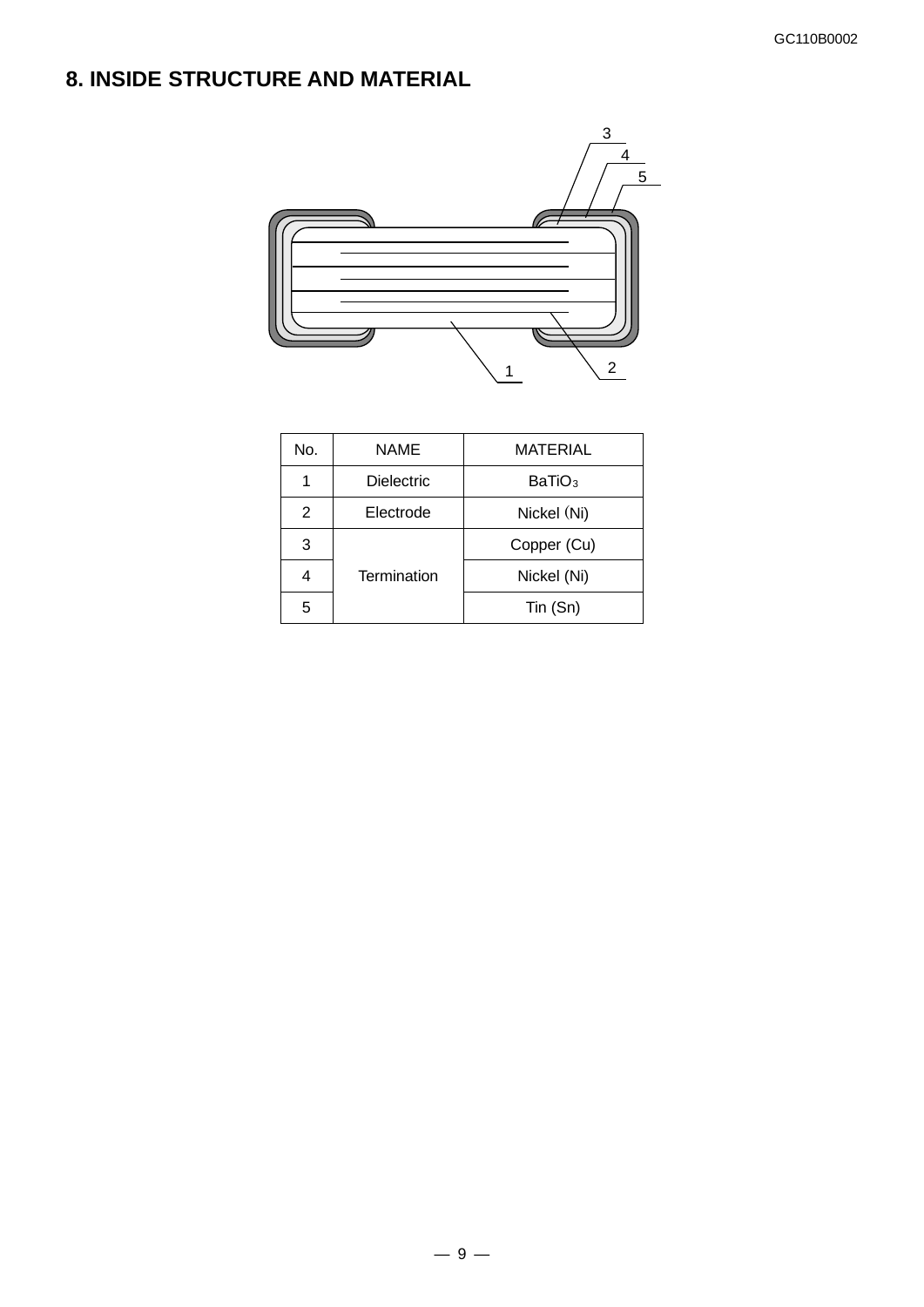## **8. PACKAGING**

Packaging shall be done to protect the components from the damage during transportation and storing, and a label which has the following information shall be attached. Tape packaging is as per 11. TAPE PACKAGING SPECIFICATION.

Information on label

1) Inspection No.\* 2) TDK P/N 3) Customer's P/N 4) Quantity

\*Composition of Inspection No.

Example 
$$
\frac{F}{(a)} \frac{1}{(b)} \frac{A}{(c)} - \frac{23}{(d)} - \frac{001}{(e)}
$$

(a) Line code

(b) Last digit of the year

(c) Month and A for January and B for February and so on. (Skip I)

(d) Inspection Date of the month.

(e) Serial No. of the day

\*Composition of new Inspection No.

(Implemented on and after May 1, 2019 in sequence)

Example  $\| \cdot \|_F \|_1 \|_E \|_2 |_3 \|_A |_0 \|_0$ (b) (c) (d) (e) (f) (g)

(a) Prefix

(b) Line code

(c) Last digit of the year

- (d) Month and A for January and B for February and so on. (Skip I)
- (e) Inspection Date of the month.
- (f) Serial No. of the day(00  $\sim$  ZZ)
- (g) Suffix(00  $\sim$  ZZ)

\* It was shifted to the new inspection No. on and after May 2019, but the implementation timing may be different depending on shipment bases.

Until the shift is completed, either current or new composition of inspection No. will be applied.

## **9. SOLDERING CONDITION**

Reflow soldering only.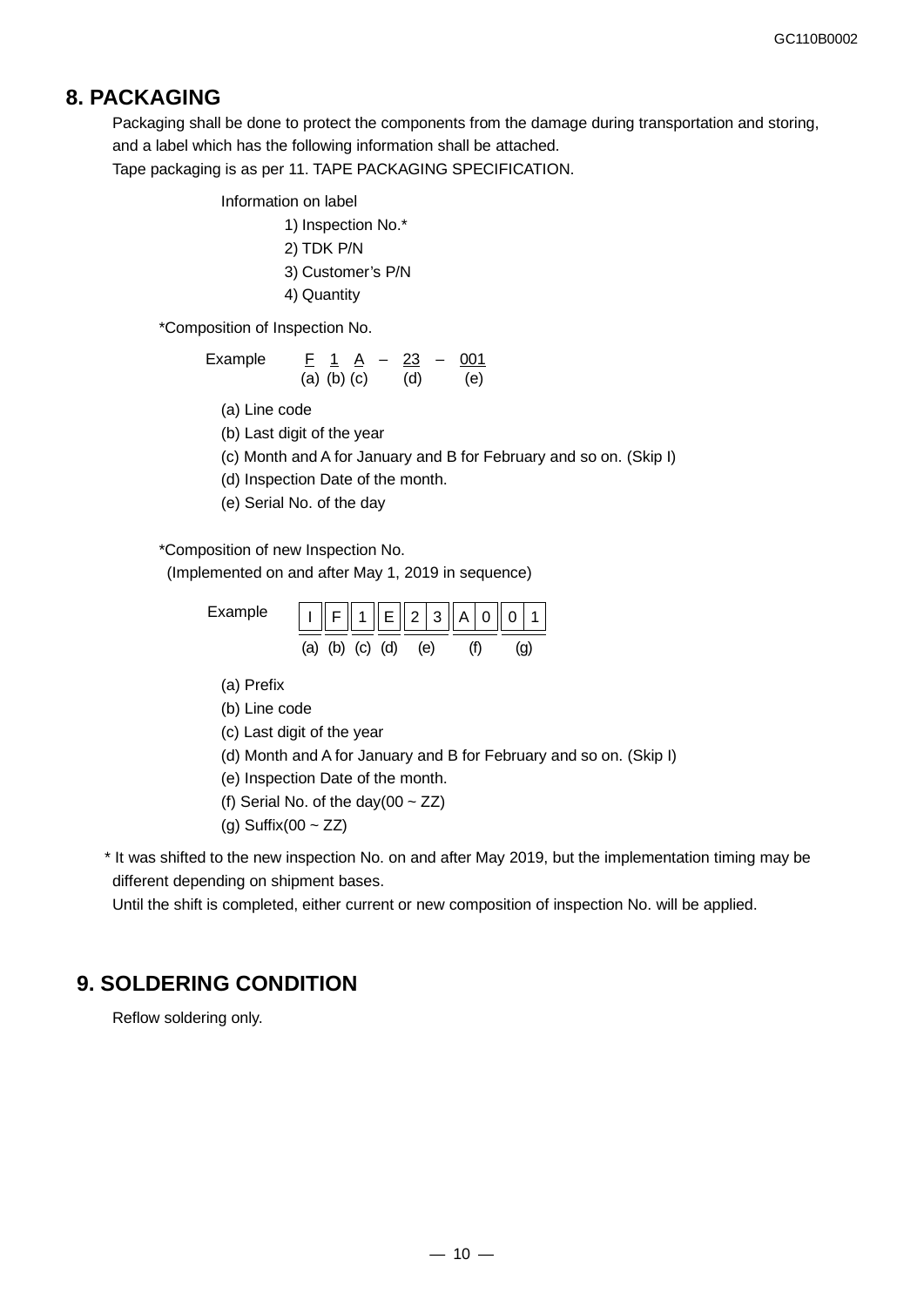# **10. CAUTION**

| No.            | <b>Process</b>              | Condition                                                                                                                                                                                                                                                                                                                                                                                                                                                                   |
|----------------|-----------------------------|-----------------------------------------------------------------------------------------------------------------------------------------------------------------------------------------------------------------------------------------------------------------------------------------------------------------------------------------------------------------------------------------------------------------------------------------------------------------------------|
| 1              | Operating                   | 1-1. Storage, Use                                                                                                                                                                                                                                                                                                                                                                                                                                                           |
|                | Condition<br>(Storage, Use, | The capacitors must be stored in an ambient temperature of 5 to $40^{\circ}$ C with a<br>relative humidity of 20 to 70%RH. JIS C 60721-3-1 Class 1K2 should be followed<br>for the other climatic conditions.                                                                                                                                                                                                                                                               |
|                | Transportation)             | 1) High temperature and humidity environment may affect a capacitor's solder ability<br>because it accelerates terminal oxidization. They also deteriorate performance of<br>taping and packaging. Therefore, SMD capacitors shall be used within 6 months.<br>For capacitors with terminal electrodes consisting of silver or silver-palladium<br>which tend to become oxidized or sulfurized, use as soon as possible, such as<br>within one month after opening the bag. |
|                |                             | 2) When capacitors are stored for a period longer than specified, confirm the<br>solderability of the capacitors prior to use.<br>During storage, keep the minimum packaging unit in its original packaging without<br>opening it.<br>Do not deviate from the above temperature and humidity conditions even for a<br>short term.                                                                                                                                           |
|                |                             | 3) Corrosive gasses in the air or atmosphere may result in deterioration of the<br>reliability, such as poor solderability of the terminal electrodes. Do not store<br>capacitors where they will be exposed to corrosive gas (e.g., hydrogen sulfide,<br>sulfur dioxide, chlorine ammonia etc.)                                                                                                                                                                            |
|                |                             | 4) Solderability and electrical performance may deteriorate due to photochemical<br>change in the terminal electrode if stored in direct sunlight, or due to condensation<br>from rapid changes in humidity.<br>The capacitors especially which use resin material must be operated and stored in<br>an environment free of dew condensation, as moisture absorption due to<br>condensation may affect the performance.                                                     |
|                |                             | 5) Refer to JIS C 60721-3-1, class 1K2 for other climate conditions.                                                                                                                                                                                                                                                                                                                                                                                                        |
|                |                             | 1-2. Handling in transportation                                                                                                                                                                                                                                                                                                                                                                                                                                             |
|                |                             | In case of the transportation of the capacitors, the performance of the capacitors<br>may be deteriorated depending on the transportation condition.<br>(Refer to JEITA RCR-2335C 9.2 Handling in transportation)                                                                                                                                                                                                                                                           |
| $\overline{2}$ | Circuit design              | 2-1. Operating temperature                                                                                                                                                                                                                                                                                                                                                                                                                                                  |
|                | $\sqrt{2}$ Caution          | 1) Upper category temperature (maximum operating temperature) is specified.<br>It is necessary to select a capacitor whose rated temperature us higher than the<br>operating temperature. Also, it is necessary to consider the temperature<br>distribution in the equipment and seasonal temperature variation.                                                                                                                                                            |
|                |                             | 2) Surface temperature including self heating should be below maximum operating<br>temperature.                                                                                                                                                                                                                                                                                                                                                                             |
|                |                             | Due to dielectric loss, capacitors will heat itself when AC is applied due to ESR.<br>Especially at high frequencies, please be careful that the heat might be so<br>extreme.                                                                                                                                                                                                                                                                                               |
|                |                             | Also, even if the surface temperature of the capacitor includes self-heating and is<br>the maximum operating temperature or lower, excessive heating of the capacitor<br>due to self-heating may cause deterioration of the characteristics and reliability of<br>the capacitor.                                                                                                                                                                                            |
|                |                             | The self-heating temperature rise of the capacitor changes depending on the<br>difference in heat radiation due to the mounting method to the device, the ambient<br>temperature, the cooling method of the device and circuit board maerial and the<br>design, etc.                                                                                                                                                                                                        |
|                |                             | The load should be contained so that the self-heating temperature rise of the<br>capacitor body in a natural convection environment at an ambient temperature of<br>25°C remain below 20°C.                                                                                                                                                                                                                                                                                 |
|                |                             | When using in a high-frequency circuit or a circuit in which a capacitor generates<br>heat, such as when a high-frequency ripple current flows, pay attention to the<br>above precautions. (Note that accurate measurement may not be possible with<br>self-heating measurement when the equipment applies cooling other than natural<br>convection such as a cooling fan.)                                                                                                 |
|                |                             | 3) The electrical characteristics of the capacitors will vary depending on the<br>temperature. The capacitors should be selected and designed in taking the<br>temperature into consideration.                                                                                                                                                                                                                                                                              |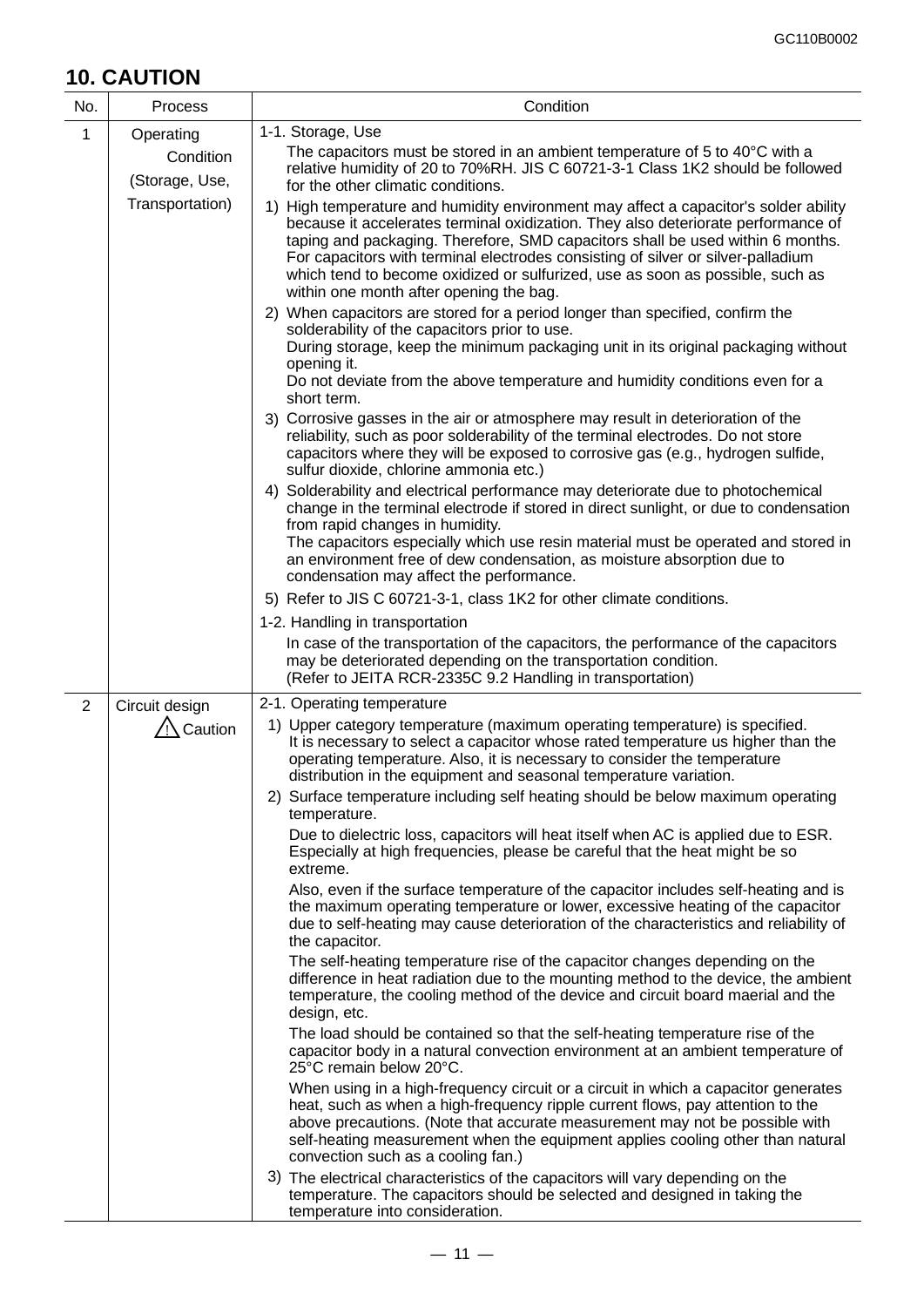| No.            | Process            | Condition                                                                                                                                                                                                                                                                                                                                                                                                                                                                                                                                                                                                                                                                                                |
|----------------|--------------------|----------------------------------------------------------------------------------------------------------------------------------------------------------------------------------------------------------------------------------------------------------------------------------------------------------------------------------------------------------------------------------------------------------------------------------------------------------------------------------------------------------------------------------------------------------------------------------------------------------------------------------------------------------------------------------------------------------|
| $\overline{2}$ | Circuit design     | 2-2. When overvoltage is applied                                                                                                                                                                                                                                                                                                                                                                                                                                                                                                                                                                                                                                                                         |
|                | $\sqrt{N}$ Caution | Applying overvoltage to a capacitor may cause dielectric breakdown and result in<br>a short circuit. The duration until dielectric breakdown depends on the applied<br>voltage and the ambient temperature.<br>2-3. Operating voltage<br>1) Operating voltage across the terminals should be below the rated voltage.<br>When AC and DC are super imposed, V <sub>0-P</sub> must be below the rated voltage.<br>$-$ (1) and (2)<br>AC or pulse with overshooting, VP-P must be below the rated voltage.<br>$-$ (3), (4) and (5)<br>When the voltage is started to apply to the circuit or it is stopped applying, the<br>irregular voltage may be generated for a transit period because of resonance or |
|                |                    | switching. Be sure to use the capacitors within rated voltage containing these<br>Irregular voltage.                                                                                                                                                                                                                                                                                                                                                                                                                                                                                                                                                                                                     |
|                |                    | (2) DC+AC voltage<br>Voltage<br>(1) DC voltage<br>(3) AC voltage                                                                                                                                                                                                                                                                                                                                                                                                                                                                                                                                                                                                                                         |
|                |                    | Positional<br>$V_{0-P}$<br>$V_{0-P}$<br>Measurement<br>$V_{P-P}$ $ 0$<br>(Rated voltage)<br>0<br>0                                                                                                                                                                                                                                                                                                                                                                                                                                                                                                                                                                                                       |
|                |                    | (4) Pulse voltage (A) $ (5)$ Pulse voltage (B)<br>Voltage                                                                                                                                                                                                                                                                                                                                                                                                                                                                                                                                                                                                                                                |
|                |                    | Positional<br>$V_{P-P}$ $ 0 $<br>$V_{P-P}$<br>Measurement<br>(Rated voltage)<br>the contract of the contract of                                                                                                                                                                                                                                                                                                                                                                                                                                                                                                                                                                                          |
|                |                    | 2) Even below the rated voltage, if repetitive high frequency AC or pulse is applied,<br>the reliability of the capacitors may be reduced.                                                                                                                                                                                                                                                                                                                                                                                                                                                                                                                                                               |
|                |                    | 3) The effective capacitance will vary depending on applied DC and AC voltages.<br>The capacitors should be selected and designed in taking the voltages into<br>consideration.                                                                                                                                                                                                                                                                                                                                                                                                                                                                                                                          |
|                |                    | 4) Abnormal voltage (surge voltage, static electricity, pulse voltage, etc.) shall not<br>exceed the rated voltage.                                                                                                                                                                                                                                                                                                                                                                                                                                                                                                                                                                                      |
|                |                    | 5) When capacitors are used in a series connection, it is necessary to add a balancing<br>circuit such as voltage dividing resistors in order to avoid an imbalance in the<br>voltage applied to each capacitor.                                                                                                                                                                                                                                                                                                                                                                                                                                                                                         |
|                |                    | 2-3. Frequency<br>When the capacitors are used in AC and/or pulse voltages, the capacitors may<br>vibrate themselves and generate audible sound.                                                                                                                                                                                                                                                                                                                                                                                                                                                                                                                                                         |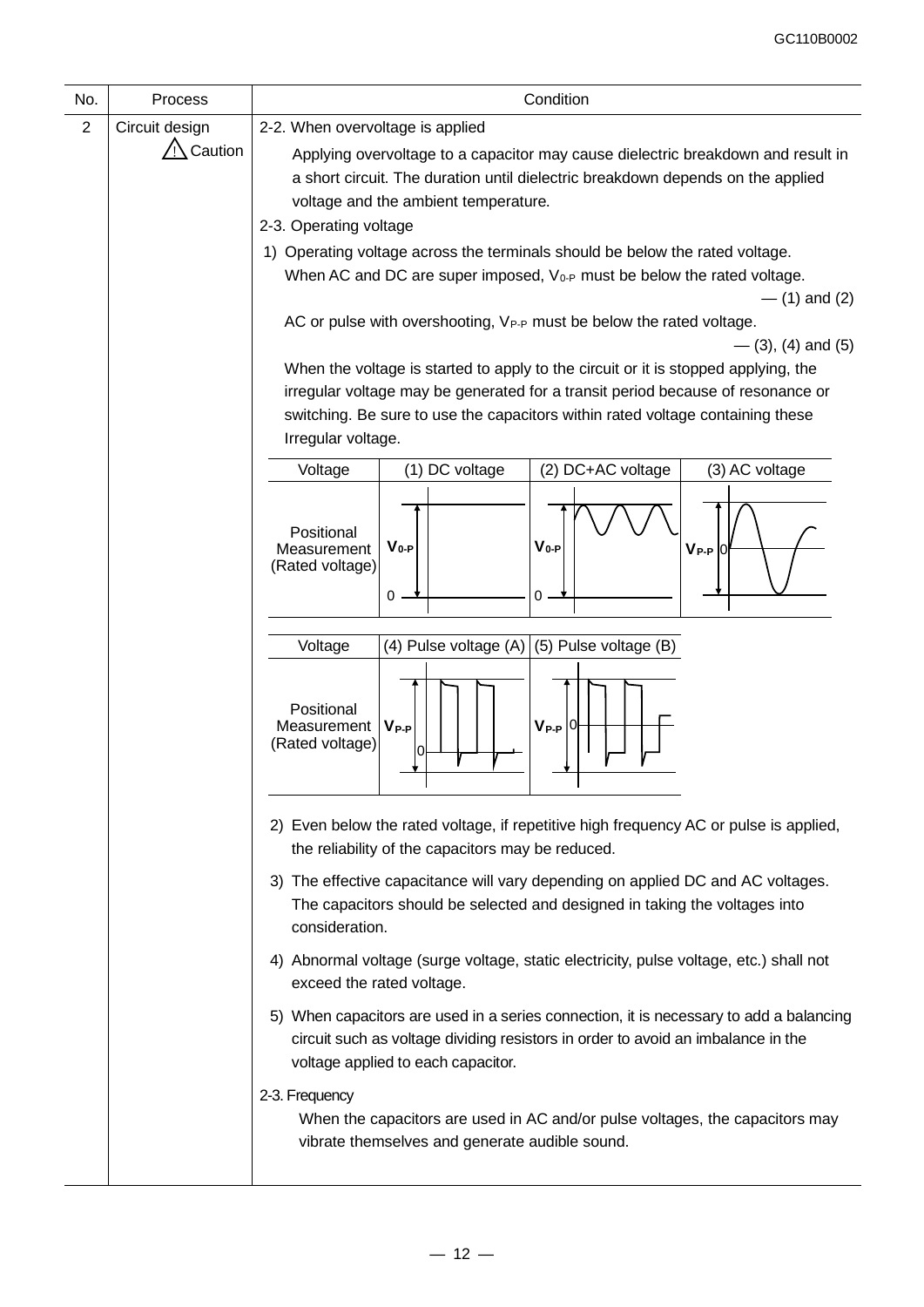| No. | Process                 |                                                                              | Condition                                                                                                                                                                                                                                                                                                                                                                                                                |
|-----|-------------------------|------------------------------------------------------------------------------|--------------------------------------------------------------------------------------------------------------------------------------------------------------------------------------------------------------------------------------------------------------------------------------------------------------------------------------------------------------------------------------------------------------------------|
| 3   | Designing<br>P.C. Board | capacitor.<br>terminations.<br>individual solder land for each terminations. | The amount of solder at the terminations has a direct effect on the reliability of the<br>1) The greater the amount of solder, the higher the stress on the chip capacitor,<br>and the more likely that it will break. When designing a P.C.Board, determine<br>the shape and size of the solder lands to have proper amount of solder on the<br>2) Avoid using common solder land for multiple terminations and provide |
|     |                         | 3) Size and recommended land dimensions.                                     |                                                                                                                                                                                                                                                                                                                                                                                                                          |
|     |                         | $\mathsf C$<br>Β                                                             | Chip capacitor<br>Solder land<br>Solder resist<br>A                                                                                                                                                                                                                                                                                                                                                                      |
|     |                         | Reflow soldering                                                             | (Unit : mm)                                                                                                                                                                                                                                                                                                                                                                                                              |
|     |                         | Case size<br>Symbol                                                          | C0510<br>[CC0204]                                                                                                                                                                                                                                                                                                                                                                                                        |
|     |                         | Α                                                                            | 0.2                                                                                                                                                                                                                                                                                                                                                                                                                      |
|     |                         | B                                                                            | 0.2                                                                                                                                                                                                                                                                                                                                                                                                                      |
|     |                         | $\mathsf C$                                                                  | $1.0$                                                                                                                                                                                                                                                                                                                                                                                                                    |
|     |                         |                                                                              |                                                                                                                                                                                                                                                                                                                                                                                                                          |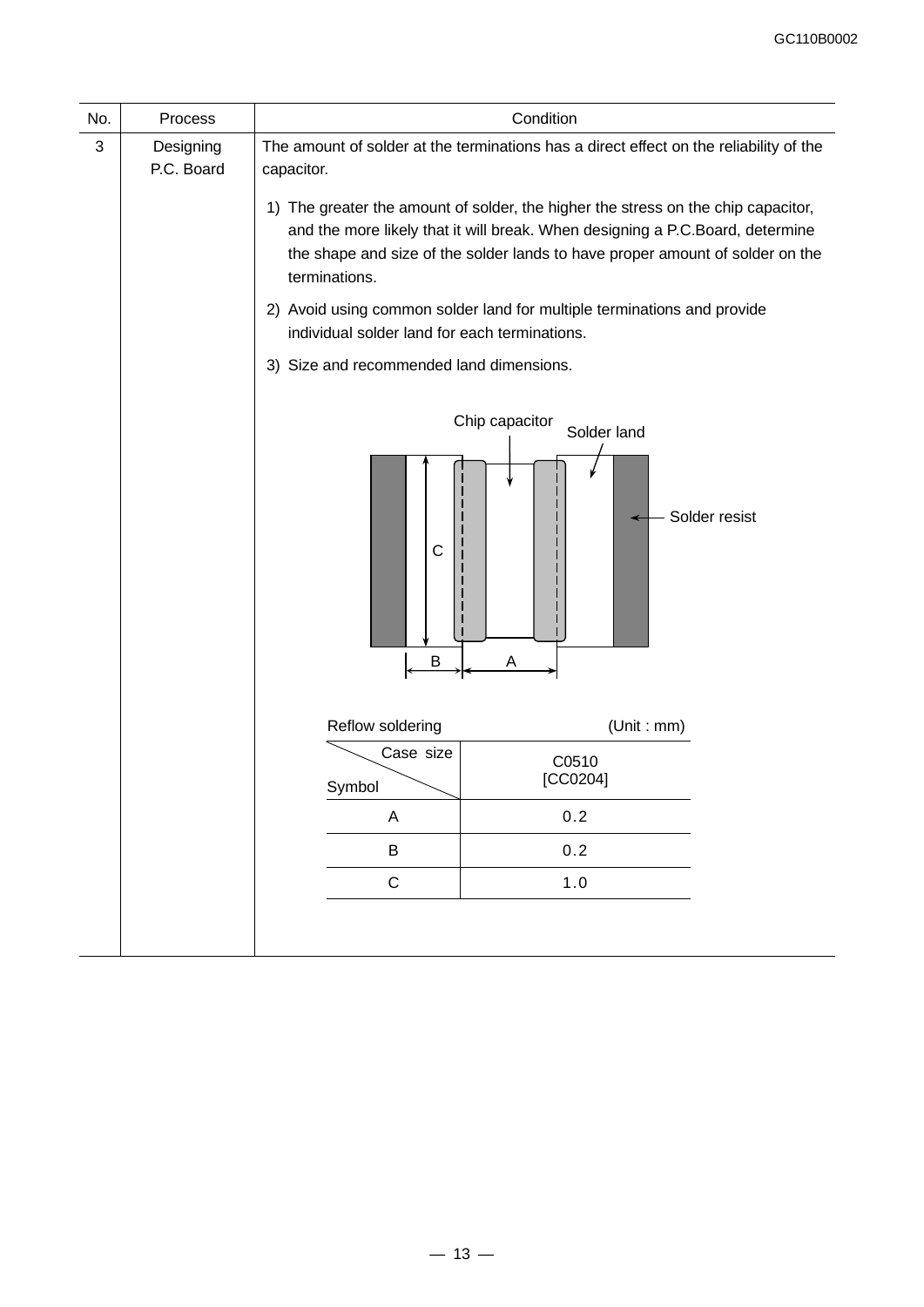| No.        | Process                |                                    | Condition                                                                                    |                                                                                     |
|------------|------------------------|------------------------------------|----------------------------------------------------------------------------------------------|-------------------------------------------------------------------------------------|
| $\sqrt{3}$ | Designing<br>P.C.Board |                                    | 4) Recommended chip capacitor layout is as following.                                        |                                                                                     |
|            |                        |                                    | Disadvantage against<br>bending stress                                                       | Advantage against<br>bending stress                                                 |
|            |                        |                                    | Perforation or slit                                                                          | Perforation or slit                                                                 |
|            |                        | Mounting<br>face                   | IMTMTN                                                                                       |                                                                                     |
|            |                        |                                    | Break P.C. Board with<br>mounted side up.                                                    | Break P.C. Board with<br>mounted side down.                                         |
|            |                        | Chip<br>arrangement<br>(Direction) | Mount perpendicularly to<br>perforation or slit<br>Perforation or slit<br>$\Box$             | Mount in parallel with<br>perforation or slit<br>Perforation or slit                |
|            |                        | <b>Distance</b><br>from slit       | Closer to slit is higher stress<br>$\boldsymbol{\varrho}_1$<br>( $\varrho_1$ < $\varrho_2$ ) | Away from slit is less stress<br>$\mathbf{\ell}_2$<br>( $\varrho_1$ < $\varrho_2$ ) |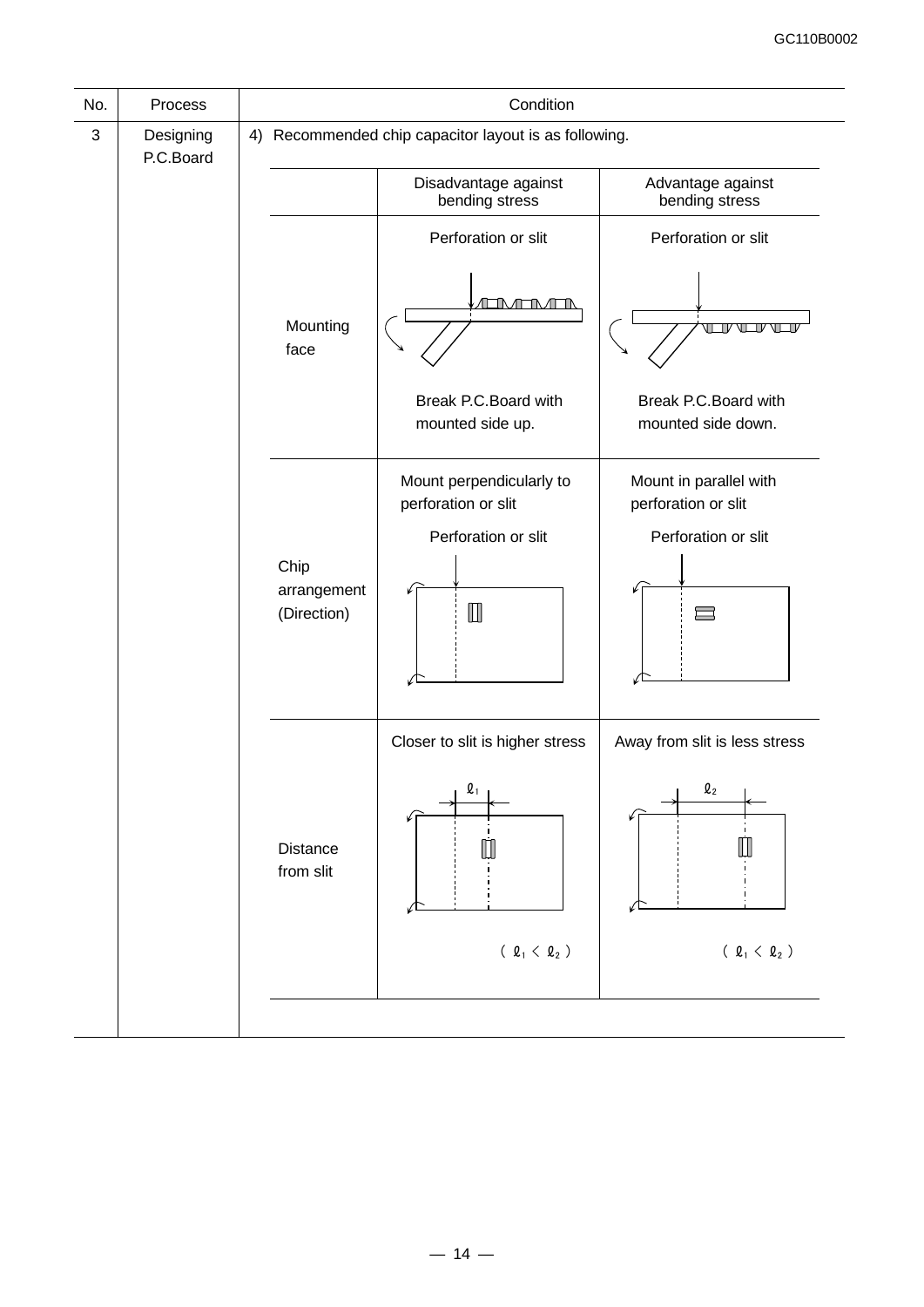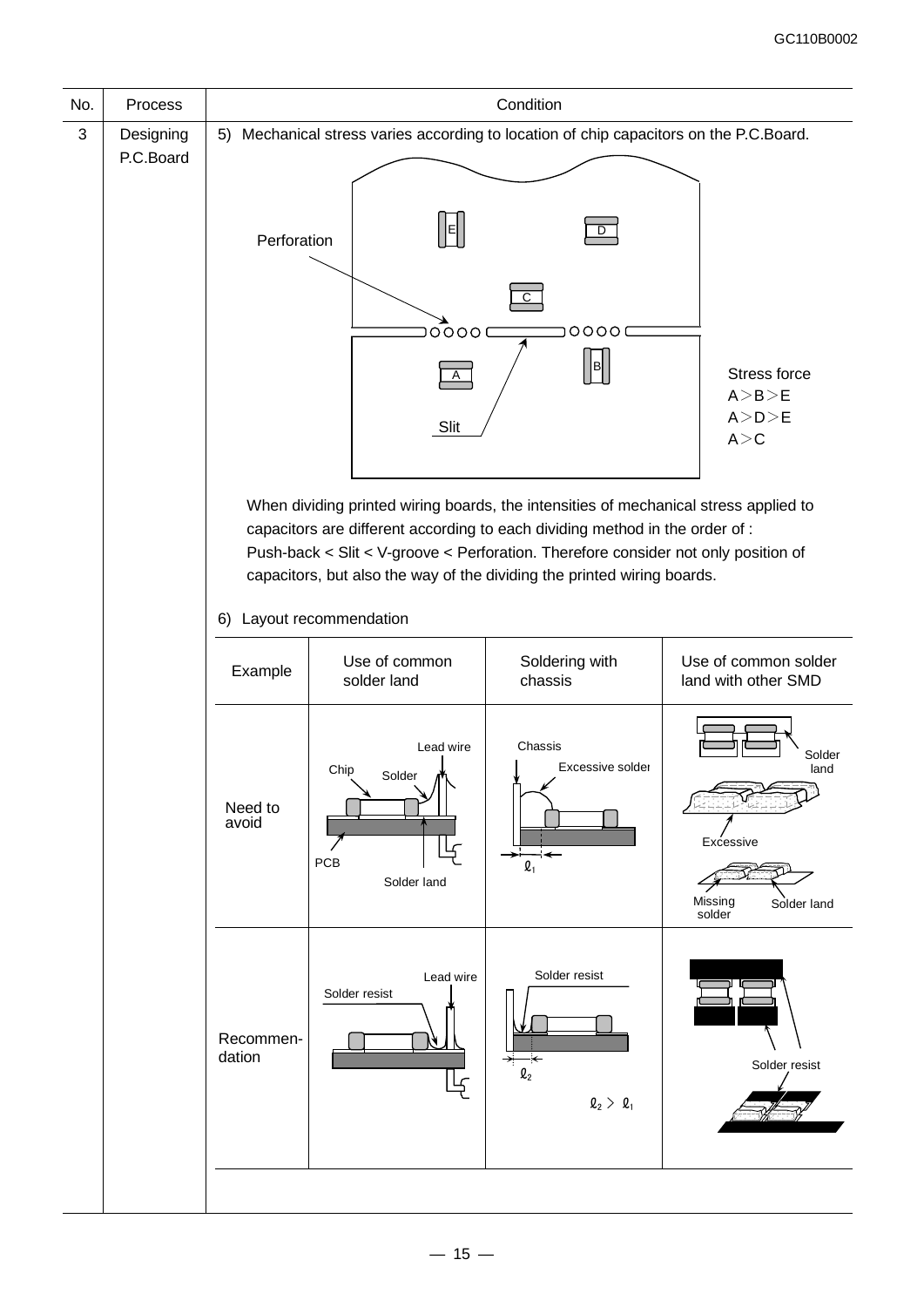| No. | Process  |                                | Condition                                                                                                                                                                                                                                |                                                                              |
|-----|----------|--------------------------------|------------------------------------------------------------------------------------------------------------------------------------------------------------------------------------------------------------------------------------------|------------------------------------------------------------------------------|
| 4   | Mounting | 4-1. Stress from mounting head | If the mounting head is adjusted too low, it may induce excessive stress in the chip<br>capacitor to result in cracking. Please take following precautions.                                                                              |                                                                              |
|     |          | surface and not press it.      | 1) Adjust the bottom dead center of the mounting head to reach on the P.C.Board                                                                                                                                                          |                                                                              |
|     |          | 2)                             | Adjust the mounting head pressure to be 1 to 3N of static weight.                                                                                                                                                                        |                                                                              |
|     |          |                                | 3) To minimize the impact energy from mounting head, it is important to provide<br>support from the bottom side of the P.C.Board. See following examples.                                                                                |                                                                              |
|     |          |                                | Not recommended                                                                                                                                                                                                                          | Recommended                                                                  |
|     |          | Single-sided<br>mounting       | Crack                                                                                                                                                                                                                                    | A support pin is<br>not to be<br>Support pin<br>underneath the<br>capacitor. |
|     |          | Double-sides<br>mounting       | Solder<br>Crack<br>peeling                                                                                                                                                                                                               | Support pin                                                                  |
|     |          |                                | When the centering jaw is worn out, it may give mechanical impact on the capacitor<br>to cause crack. Please control the close up dimension of the centering jaw and<br>provide sufficient preventive maintenance and replacement of it. |                                                                              |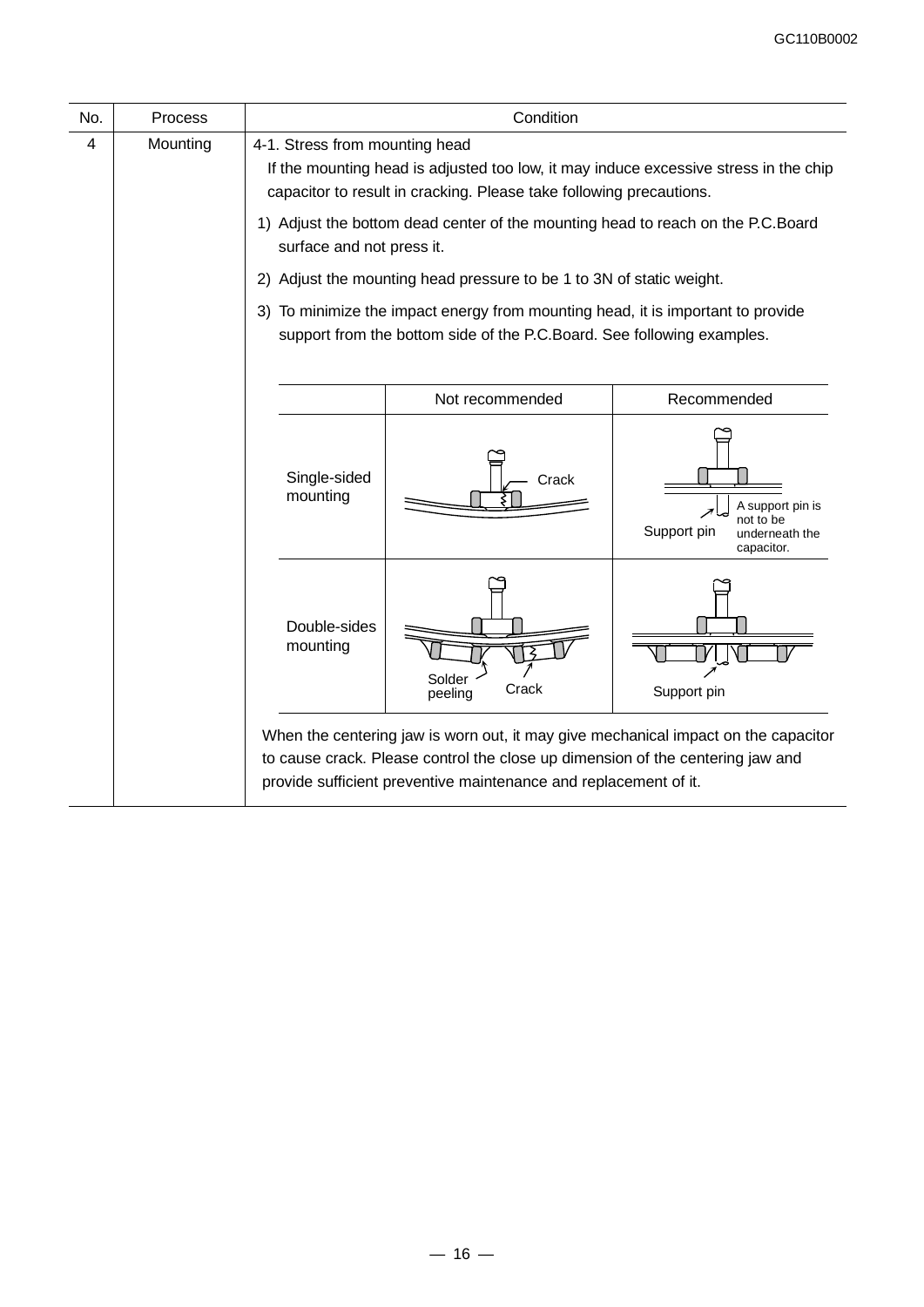| No. | Process   |                                                                                                                                                                                                                                                                                                                                                                                                                                                                                                                                                                                                                                                                                 | Condition                                                 |                                      |  |
|-----|-----------|---------------------------------------------------------------------------------------------------------------------------------------------------------------------------------------------------------------------------------------------------------------------------------------------------------------------------------------------------------------------------------------------------------------------------------------------------------------------------------------------------------------------------------------------------------------------------------------------------------------------------------------------------------------------------------|-----------------------------------------------------------|--------------------------------------|--|
| 5   | Soldering | 5-1. Flux selection<br>Flux can seriously affect the performance of capacitors. Confirm the following to<br>select the appropriate flux.<br>1) It is recommended to use a mildly activated rosin flux (less than 0.1wt% chlorine).<br>Strong flux is not recommended.<br>Excessive flux must be avoided. Please provide proper amount of flux.<br>2)<br>3) When water-soluble flux is used, enough washing is necessary.<br>5-2. Recommended soldering profile : Reflow method<br>Refer to the following temperature profile at Reflow soldering.<br>Reflow soldering<br>Soldering<br>Preheating<br>Natural cooling<br>Peak<br>Temp<br>Temp. (°C)<br>$\Delta T$<br>Over 60 sec. |                                                           |                                      |  |
|     |           | 5-3. Recommended soldering peak temp and peak temp duration for Reflow soldering<br>Pb free solder is recommended, but if Sn-37Pb must be used, refer to below.<br>Temp./Duration<br>Solder<br><b>Lead Free Solder</b><br>Sn-Pb Solder<br>Recommended solder compositions<br>Lead Free Solder: Sn-3.0Ag-0.5Cu                                                                                                                                                                                                                                                                                                                                                                   | Reflow soldering<br>Peak temp(°C)<br>260 max.<br>230 max. | Duration(sec.)<br>10 max.<br>20 max. |  |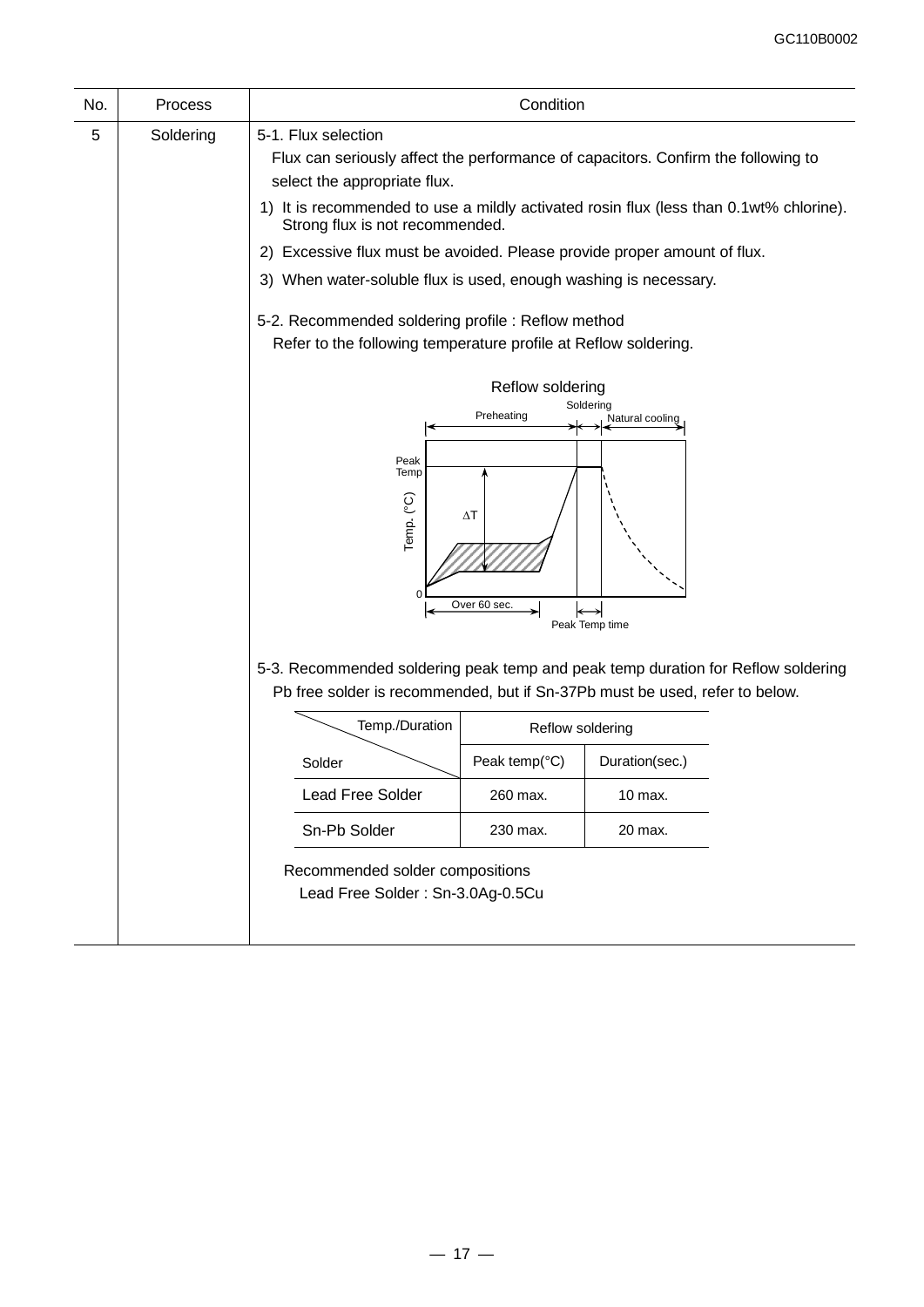| No. | Process   |                                                                                                                                                                                                                                                                                                                                                                                                                                                                                                                                                        | Condition           |                                                                                                                                                                          |
|-----|-----------|--------------------------------------------------------------------------------------------------------------------------------------------------------------------------------------------------------------------------------------------------------------------------------------------------------------------------------------------------------------------------------------------------------------------------------------------------------------------------------------------------------------------------------------------------------|---------------------|--------------------------------------------------------------------------------------------------------------------------------------------------------------------------|
| 5   | Soldering | 5-4. Avoiding thermal shock                                                                                                                                                                                                                                                                                                                                                                                                                                                                                                                            |                     |                                                                                                                                                                          |
|     |           | 1) Preheating condition                                                                                                                                                                                                                                                                                                                                                                                                                                                                                                                                |                     |                                                                                                                                                                          |
|     |           | Soldering                                                                                                                                                                                                                                                                                                                                                                                                                                                                                                                                              | Temp. (°C)          |                                                                                                                                                                          |
|     |           | Reflow soldering                                                                                                                                                                                                                                                                                                                                                                                                                                                                                                                                       | $\Delta T \leq 150$ |                                                                                                                                                                          |
|     |           | 2) Cooling condition<br>cleaning, the temperature difference $(\Delta T)$ must be less than 100 $^{\circ}$ C.<br>5-5. Amount of solder<br>Excessive solder will induce higher tensile force in chip capacitors when<br>detach the capacitors from the P.C.board.                                                                                                                                                                                                                                                                                       |                     | Natural cooling using air is recommended. If the chips are dipped into a solvent for<br>temperature changes and it may result in chip cracking. In sufficient solder may |
|     |           | Excessive<br>solder                                                                                                                                                                                                                                                                                                                                                                                                                                                                                                                                    |                     | Higher tensile force in<br>chip capacitors to cause<br>crack                                                                                                             |
|     |           | Adequate                                                                                                                                                                                                                                                                                                                                                                                                                                                                                                                                               |                     | Maximum amount<br>Minimum amount                                                                                                                                         |
|     |           | Insufficient<br>solder                                                                                                                                                                                                                                                                                                                                                                                                                                                                                                                                 |                     | Low robustness may<br>cause contact failure or<br>chip capacitors come off<br>the P.C.board.                                                                             |
|     |           | 5-6. Sn-Zn solder<br>Sn-Zn solder affects product reliability.<br>Please contact TDK in advance when utilize Sn-Zn solder.<br>5-7. Countermeasure for tombstone<br>The misalignment between the mounted positions of the capacitors and the land<br>patterns should be minimized. The tombstone phenomenon may occur<br>especially the capacitors are mounted (in longitudinal direction) in the same<br>direction of the reflow soldering.<br>(Refer to JEITA RCR-2335C Annex A (Informative) Recommendations to<br>prevent the tombstone phenomenon) |                     |                                                                                                                                                                          |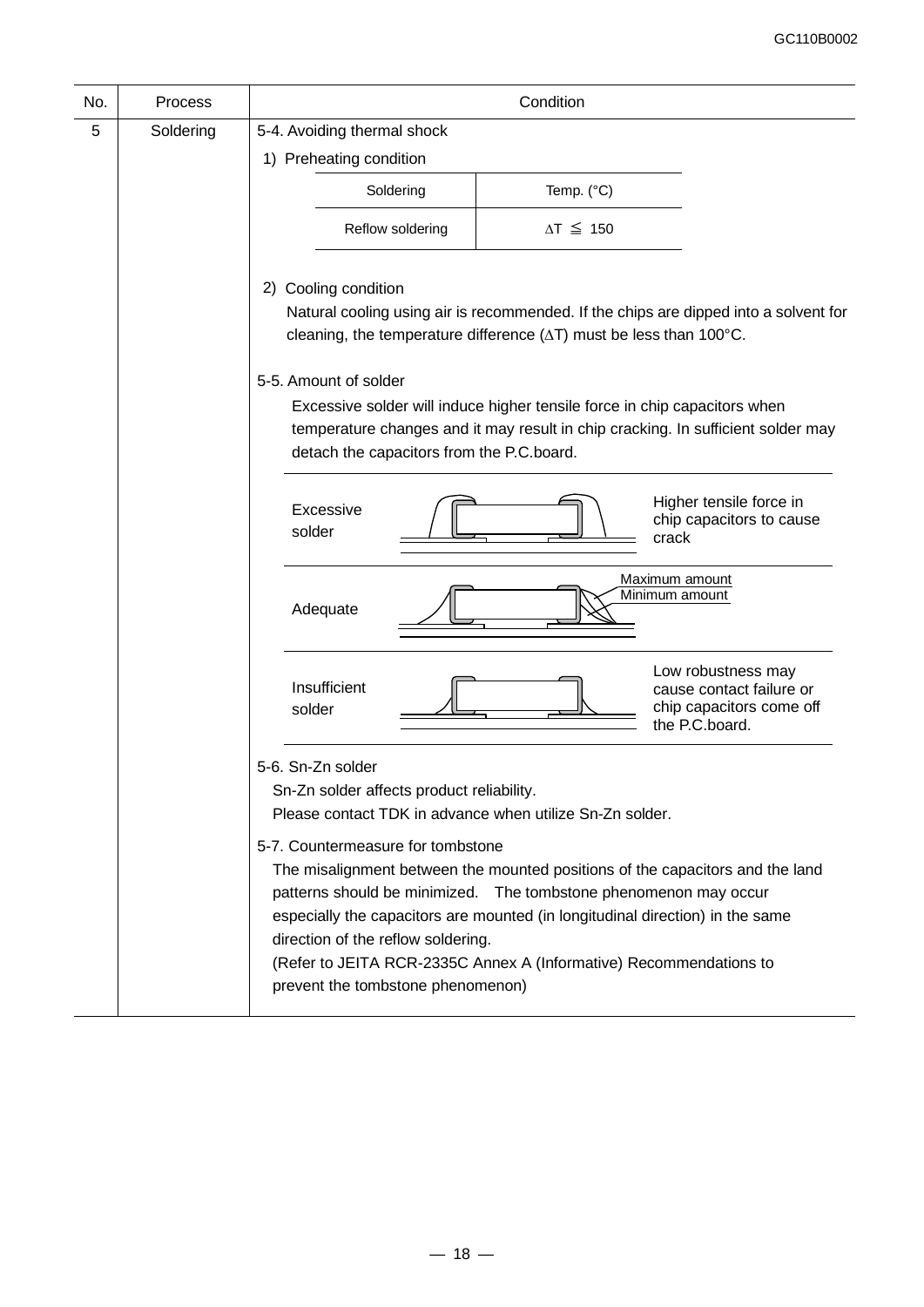| No.                                     | Process          | Condition                                                                                                                                                                          |                                                                                                                       |                                                          |  |  |  |  |  |
|-----------------------------------------|------------------|------------------------------------------------------------------------------------------------------------------------------------------------------------------------------------|-----------------------------------------------------------------------------------------------------------------------|----------------------------------------------------------|--|--|--|--|--|
| $\,6$                                   | Solder repairing |                                                                                                                                                                                    |                                                                                                                       | Solder repairing is unavoidable, refer to below.         |  |  |  |  |  |
|                                         |                  | 6-1. Solder repair by solder iron                                                                                                                                                  |                                                                                                                       |                                                          |  |  |  |  |  |
|                                         |                  | 1) Selection of the soldering iron tip                                                                                                                                             |                                                                                                                       |                                                          |  |  |  |  |  |
|                                         |                  | Tip temperature of solder iron varies by its type, P.C.board material and solder                                                                                                   |                                                                                                                       |                                                          |  |  |  |  |  |
|                                         |                  | land size. The higher the tip temperature, the quicker the operation. However,                                                                                                     |                                                                                                                       |                                                          |  |  |  |  |  |
|                                         |                  | heat shock may cause a crack in the chip capacitors.                                                                                                                               |                                                                                                                       |                                                          |  |  |  |  |  |
|                                         |                  | Please make sure the tip temp. before soldering and keep the peak temp and                                                                                                         |                                                                                                                       |                                                          |  |  |  |  |  |
|                                         |                  |                                                                                                                                                                                    |                                                                                                                       | time in accordance with following recommended condition. |  |  |  |  |  |
|                                         |                  | Manual soldering                                                                                                                                                                   |                                                                                                                       |                                                          |  |  |  |  |  |
|                                         |                  |                                                                                                                                                                                    |                                                                                                                       | (Solder iron)                                            |  |  |  |  |  |
|                                         |                  |                                                                                                                                                                                    | Peak<br>Temp                                                                                                          |                                                          |  |  |  |  |  |
|                                         |                  |                                                                                                                                                                                    | Temp. (°C)<br>$\Delta T$                                                                                              |                                                          |  |  |  |  |  |
|                                         |                  |                                                                                                                                                                                    | Preheating                                                                                                            |                                                          |  |  |  |  |  |
|                                         |                  | $\mathbf 0$<br>3sec. (As short as possible)                                                                                                                                        |                                                                                                                       |                                                          |  |  |  |  |  |
|                                         |                  |                                                                                                                                                                                    |                                                                                                                       |                                                          |  |  |  |  |  |
|                                         |                  | Recommended solder iron condition (Sn-Pb Solder and Lead Free Solder)                                                                                                              |                                                                                                                       |                                                          |  |  |  |  |  |
|                                         |                  |                                                                                                                                                                                    | Shape (mm)<br>Temp. (°C)<br>Duration (sec.)<br>Wattage (W)<br>350 max.<br>3 max.<br>20 max.<br>$\varnothing$ 3.0 max. |                                                          |  |  |  |  |  |
|                                         |                  |                                                                                                                                                                                    |                                                                                                                       |                                                          |  |  |  |  |  |
|                                         |                  | * Please preheat the chip capacitors with the condition in 6-2 to avoid the<br>thermal shock.                                                                                      |                                                                                                                       |                                                          |  |  |  |  |  |
|                                         |                  |                                                                                                                                                                                    |                                                                                                                       |                                                          |  |  |  |  |  |
|                                         |                  | 2) Direct contact of the soldering iron with ceramic dielectric of chip capacitors may<br>cause crack. Do not touch the ceramic dielectric and the terminations by solder<br>iron. |                                                                                                                       |                                                          |  |  |  |  |  |
|                                         |                  |                                                                                                                                                                                    |                                                                                                                       |                                                          |  |  |  |  |  |
|                                         |                  | 3) It is not recommended to reuse dismounted capacitors.                                                                                                                           |                                                                                                                       |                                                          |  |  |  |  |  |
|                                         |                  | 6-2. Avoiding thermal shock                                                                                                                                                        |                                                                                                                       |                                                          |  |  |  |  |  |
|                                         |                  |                                                                                                                                                                                    | Preheating condition                                                                                                  |                                                          |  |  |  |  |  |
|                                         |                  |                                                                                                                                                                                    | Soldering                                                                                                             | Temp. (°C)                                               |  |  |  |  |  |
| $\Delta T \leq 150$<br>Manual soldering |                  |                                                                                                                                                                                    |                                                                                                                       |                                                          |  |  |  |  |  |
|                                         |                  |                                                                                                                                                                                    |                                                                                                                       |                                                          |  |  |  |  |  |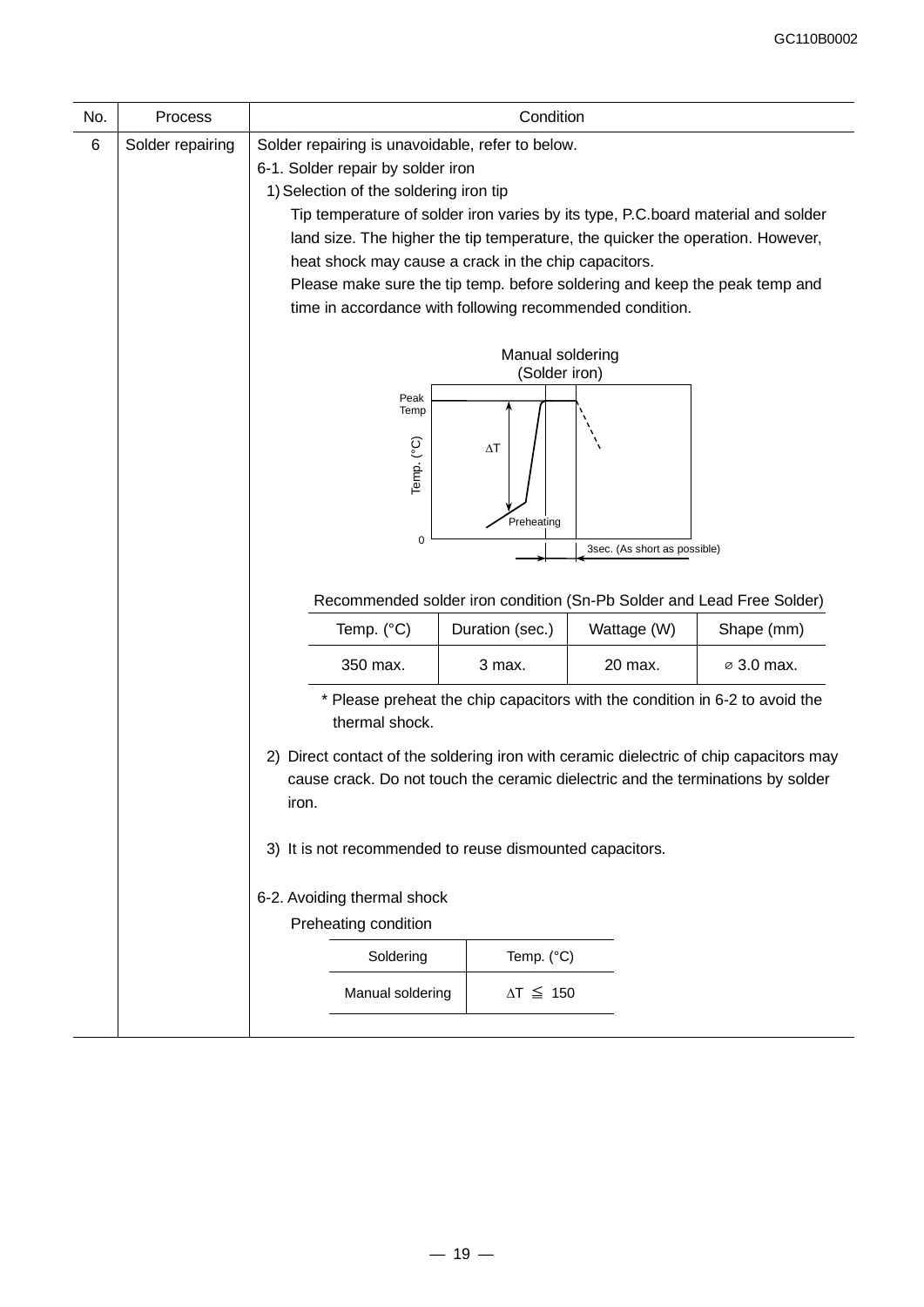| No.            | Process                                              | Condition                                                                                                                                                                                                                                                                           |
|----------------|------------------------------------------------------|-------------------------------------------------------------------------------------------------------------------------------------------------------------------------------------------------------------------------------------------------------------------------------------|
| $\overline{7}$ | Cleaning                                             | 1) If an unsuitable cleaning fluid is used, flux residue or some foreign articles may<br>stick to chip capacitors surface to deteriorate especially the insulation resistance.                                                                                                      |
|                |                                                      | 2) If cleaning condition is not suitable, it may damage the chip capacitors.                                                                                                                                                                                                        |
|                |                                                      | 2)-1. Insufficient washing<br>(1) Terminal electrodes may corrode by Halogen in the flux.<br>(2) Halogen in the flux may adhere on the surface of capacitors, and lower the                                                                                                         |
|                |                                                      | insulation resistance.                                                                                                                                                                                                                                                              |
|                |                                                      | (3) Water soluble flux has higher tendency to have above mentioned problems<br>$(1)$ and $(2)$ .                                                                                                                                                                                    |
|                |                                                      | 2)-2. Excessive washing<br>When ultrasonic cleaning is used, excessively high ultrasonic energy output<br>can affect the connection between the ceramic chip capacitor's body and the<br>terminal electrode. To avoid this, following is the recommended condition.                 |
|                |                                                      | Power: 20 W/l max.<br>Frequency: 40 kHz max.<br>Washing time : 5 minutes max.                                                                                                                                                                                                       |
|                |                                                      | 2)-3. If the cleaning fluid is contaminated, density of Halogen increases, and it may<br>bring the same result as insufficient cleaning.                                                                                                                                            |
| 8              | Coating and<br>molding of the<br>P.C.board           | 1) When the P.C.board is coated, please verify the quality influence on the product.<br>2) Please verify carefully that there is no harmful decomposing or reaction gas<br>emission during curing which may damage the chip capacitors.<br>3) Please verify the curing temperature. |
| 9              | Handling after<br>chip mounted<br>$\sqrt{N}$ Caution | 1) Please pay attention not to bend or distort the P.C.board after soldering in handling<br>otherwise the chip capacitors may crack.<br><b>Bend</b><br><b>Twist</b>                                                                                                                 |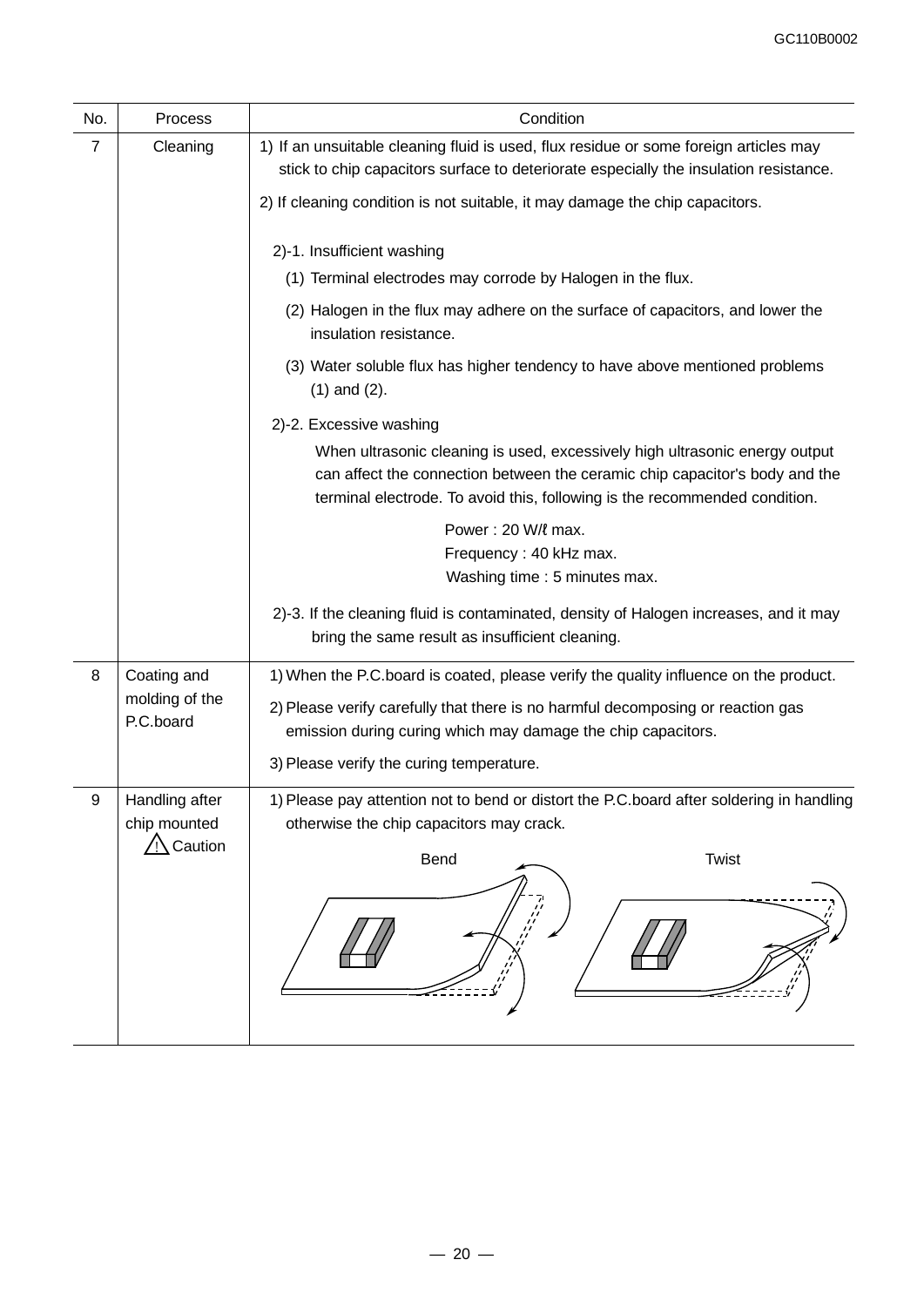| No. | Process        | Condition                                                                                                                                                                                                                                                                                                                                                                                                                                                   |                                                                                                                                                                                                   |              |  |  |  |  |  |
|-----|----------------|-------------------------------------------------------------------------------------------------------------------------------------------------------------------------------------------------------------------------------------------------------------------------------------------------------------------------------------------------------------------------------------------------------------------------------------------------------------|---------------------------------------------------------------------------------------------------------------------------------------------------------------------------------------------------|--------------|--|--|--|--|--|
| 9   | Handling after | 2) Printed circuit board cropping should not be carried out by hand, but by using the                                                                                                                                                                                                                                                                                                                                                                       |                                                                                                                                                                                                   |              |  |  |  |  |  |
|     | chip mounted   | proper tooling. Printed circuit board cropping should be carried out using a board                                                                                                                                                                                                                                                                                                                                                                          |                                                                                                                                                                                                   |              |  |  |  |  |  |
|     | Caution        | cropping jig as shown in the following figure or a board cropping apparatus to                                                                                                                                                                                                                                                                                                                                                                              |                                                                                                                                                                                                   |              |  |  |  |  |  |
|     |                | prevent inducing mechanical stress on the board.                                                                                                                                                                                                                                                                                                                                                                                                            |                                                                                                                                                                                                   |              |  |  |  |  |  |
|     |                | (1) Example of a board cropping jig<br>Recommended example: The board should be pushed from the back side,<br>close to the cropping jig so that the board is not bent and the stress applied to<br>the capacitor is compressive.<br>Unrecommended example: If the pushing point is far from the cropping jig and<br>the pushing direction is from the front side of the board, large tensile stress is<br>applied to the capacitor, which may cause cracks. |                                                                                                                                                                                                   |              |  |  |  |  |  |
|     |                | Outline of jig                                                                                                                                                                                                                                                                                                                                                                                                                                              | Recommended<br>Unrecommended                                                                                                                                                                      |              |  |  |  |  |  |
|     |                | Printed<br>V-groove<br>circuit<br>board<br>board<br>Board<br>cropping jig<br>Slot                                                                                                                                                                                                                                                                                                                                                                           | Direction of<br>Direction<br>of load<br>load<br>Load point<br>Printed<br>circuit<br>Components<br>Printed<br>Components<br>circuit<br>board<br>Load point<br>V-groove<br>Slot<br>V-groove<br>Slot |              |  |  |  |  |  |
|     |                | (2) Example of a board cropping machine                                                                                                                                                                                                                                                                                                                                                                                                                     |                                                                                                                                                                                                   |              |  |  |  |  |  |
|     |                | An outline of a printed circuit board cropping machine is shown below. The<br>top and bottom blades are aligned with one another along the lines with the<br>V-grooves on printed circuit board when cropping the board.<br>Unrecommended example: Misalignment of blade position between top and<br>bottom, right and left, or front and rear blades may cause a crack in the<br>capacitor.                                                                |                                                                                                                                                                                                   |              |  |  |  |  |  |
|     |                | Outline of machine<br>Principle of operation                                                                                                                                                                                                                                                                                                                                                                                                                |                                                                                                                                                                                                   |              |  |  |  |  |  |
|     |                | Top blade<br>Top<br>Printed circuit board<br>blade<br>D<br>D<br>Bottom blade<br>V-groove<br>Printed circuit board                                                                                                                                                                                                                                                                                                                                           |                                                                                                                                                                                                   |              |  |  |  |  |  |
|     |                |                                                                                                                                                                                                                                                                                                                                                                                                                                                             |                                                                                                                                                                                                   |              |  |  |  |  |  |
|     |                | Cross-section diagram<br>Top blade<br>Printed circuit board<br>V-groove<br>Bottom blade                                                                                                                                                                                                                                                                                                                                                                     |                                                                                                                                                                                                   |              |  |  |  |  |  |
|     |                | Unrecommended                                                                                                                                                                                                                                                                                                                                                                                                                                               |                                                                                                                                                                                                   |              |  |  |  |  |  |
|     |                | Recommended<br>Top-bottom<br>Left-right<br>Front-rear<br>misalignment<br>misalignment<br>misalignment                                                                                                                                                                                                                                                                                                                                                       |                                                                                                                                                                                                   |              |  |  |  |  |  |
|     |                | Top blade<br>Board<br>Bottom blade                                                                                                                                                                                                                                                                                                                                                                                                                          | Top blade<br>Top blade                                                                                                                                                                            | Top blade    |  |  |  |  |  |
|     |                |                                                                                                                                                                                                                                                                                                                                                                                                                                                             | Bottom blade<br>Bottom blade                                                                                                                                                                      | Bottom blade |  |  |  |  |  |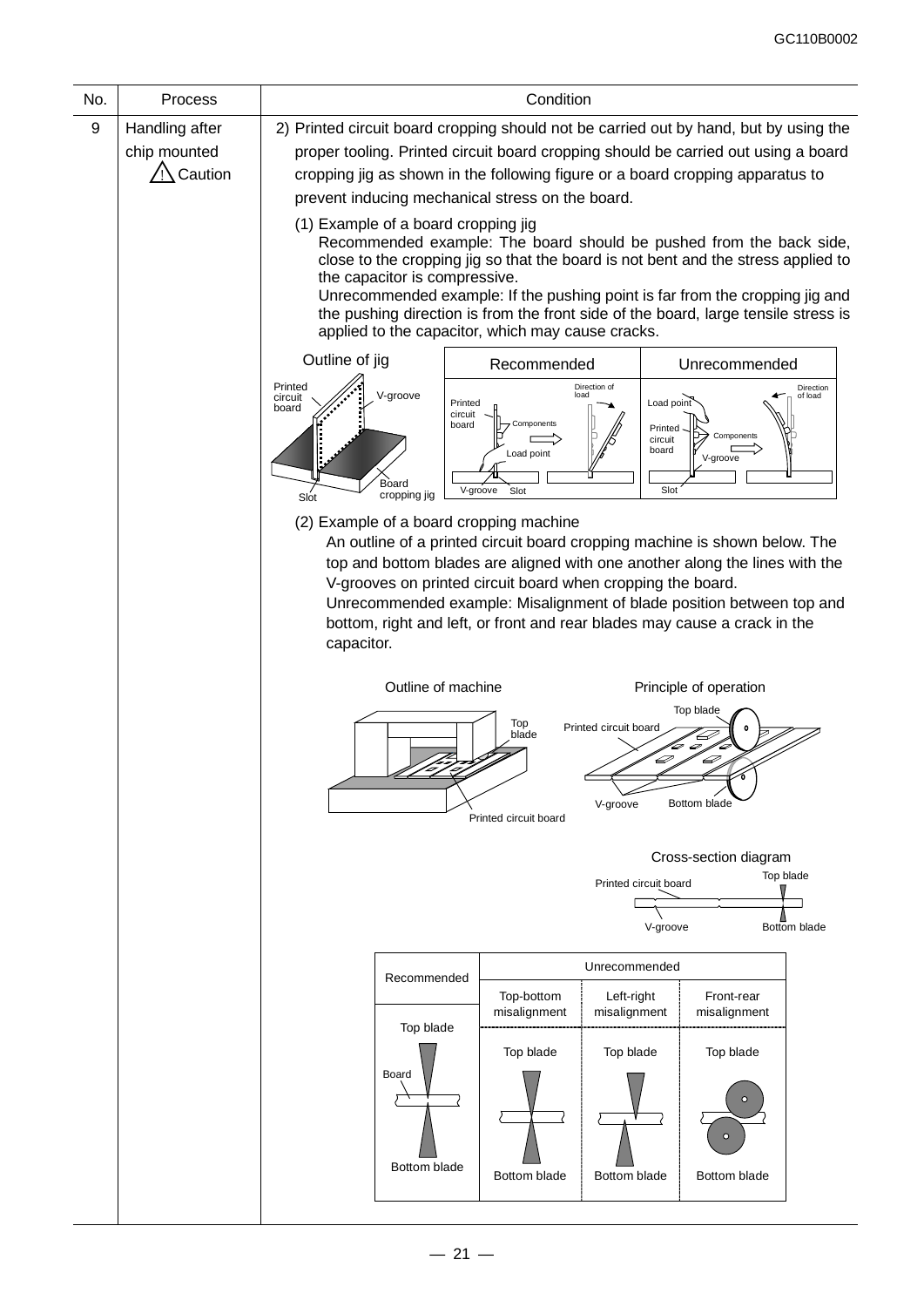| No.               | Process                                                       | Condition                                                                                                                                                                                                                                                                                                                                                                                                                                                                                                        |  |  |  |  |  |
|-------------------|---------------------------------------------------------------|------------------------------------------------------------------------------------------------------------------------------------------------------------------------------------------------------------------------------------------------------------------------------------------------------------------------------------------------------------------------------------------------------------------------------------------------------------------------------------------------------------------|--|--|--|--|--|
| 9                 | Handling after<br>chip mounted<br>Caution                     | 3) When functional check of the P.C.board is performed, check pin pressure tends<br>to be adjusted higher for fear of loose contact. But if the pressure is excessive<br>and bend the P.C.board, it may crack the chip capacitors or peel the<br>terminations off. Please adjust the check pins not to bend the P.C.board.                                                                                                                                                                                       |  |  |  |  |  |
|                   |                                                               | Not recommended<br>Recommended<br>Item                                                                                                                                                                                                                                                                                                                                                                                                                                                                           |  |  |  |  |  |
|                   |                                                               | Termination<br>Support pin<br>peeling<br><b>Board</b><br>bending<br>Check pin<br>Check pin                                                                                                                                                                                                                                                                                                                                                                                                                       |  |  |  |  |  |
| 10                | Handling of loose<br>chip capacitors                          | If dropped the chip capacitors may crack. Once dropped do not use it.<br>1)<br>Especially, the large case sized chip capacitors are tendency to have cracks<br>easily, so please handle with care.<br>Crack<br>Floor<br>Piling the P.C.board after mounting for storage or handling, the corner of the P.C.<br>2)<br>board may hit the chip capacitors of another board to cause crack.<br>P.C.board<br>Crack                                                                                                    |  |  |  |  |  |
| 11                | Capacitance<br>aging                                          | The capacitors have aging in the capacitance. They may not be used in precision<br>time constant circuit. In case of the time constant circuit, the evaluation should be<br>done well.                                                                                                                                                                                                                                                                                                                           |  |  |  |  |  |
| $12 \overline{ }$ | Estimated life and<br>estimated failure<br>rate of capacitors | As per the estimated life and the estimated failure rate depend on the temperature<br>and the voltage. This can be calculated by the equation described in JEITA<br>RCR-2335C Annex F (Informative) Calculation of the estimated lifetime and the<br>estimated failure rate (Voltage acceleration coefficient : 3 multiplication rule,<br>Temperature acceleration coefficient : 10°C rule)<br>The failure rate can be decreased by reducing the temperature and the voltage but<br>they will not be guaranteed. |  |  |  |  |  |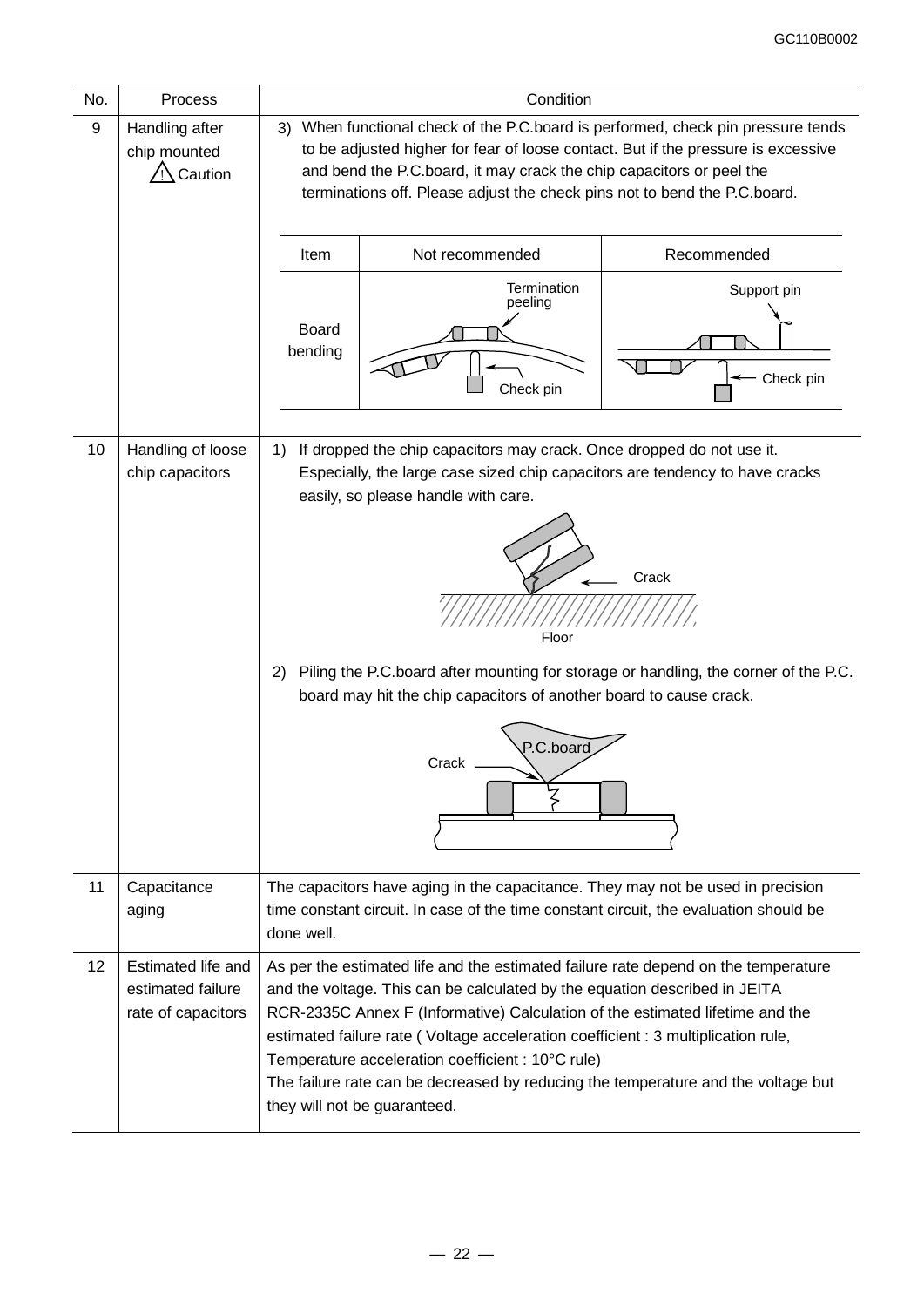| No. | Process                                     | Condition                                                                                                                                                                                                                                                                                                                                                                                                                                                                                                                                                                                                                                                                                                                                                       |
|-----|---------------------------------------------|-----------------------------------------------------------------------------------------------------------------------------------------------------------------------------------------------------------------------------------------------------------------------------------------------------------------------------------------------------------------------------------------------------------------------------------------------------------------------------------------------------------------------------------------------------------------------------------------------------------------------------------------------------------------------------------------------------------------------------------------------------------------|
| 13  | Caution during<br>operation of<br>equipment | 1) A capacitor shall not be touched directly with bare hands during operation in<br>order to avoid electric shock.<br>Electric energy held by the capacitor may be discharged through the human<br>body when touched with a bare hand.<br>Even when the equipment is off, a capacitor may stay charged. The capacitor<br>should be handled after being completely discharged using a resistor.                                                                                                                                                                                                                                                                                                                                                                  |
|     |                                             | 2) The terminals of a capacitor shall not be short-circuited by any accidental contact<br>with a conductive object. A capacitor shall not be exposed to a conductive liquid<br>such as an acid or alkali solution. A conductive object or liquid, such as acid and<br>alkali, between the terminals may lead to the breakdown of a capacitor due to<br>short circuit                                                                                                                                                                                                                                                                                                                                                                                            |
|     |                                             | 3) Confirm that the environment to which the equipment will be exposed during<br>transportation and operation meets the specified conditions. Do not to use the<br>equipment in the following environments.<br>(1) Environment where a capacitor is spattered with water or oil<br>(2) Environment where a capacitor is exposed to direct sunlight<br>(3) Environment where a capacitor is exposed to Ozone, ultraviolet rays or<br>radiation<br>(4) Environment where a capacitor exposed to corrosive gas (e.g. hydrogen<br>sulfide, sulfur dioxide, chlorine. ammonia gas etc.)<br>(5) Environment where a capacitor exposed to vibration or mechanical shock<br>exceeding the specified limits.<br>(6) Atmosphere change with causes condensation           |
| 13  | Others<br>$\sqrt{N}$ Caution                | The products listed on this specification sheet are intended for use in general<br>electronic equipment (AV equipment, telecommunications equipment, home<br>appliances, amusement equipment, computer equipment, personal equipment, office<br>equipment, measurement equipment, industrial robots) under a normal operation and<br>use condition.                                                                                                                                                                                                                                                                                                                                                                                                             |
|     |                                             | The products are not designed or warranted to meet the requirements of the<br>applications listed below, whose performance and/or quality require a more stringent<br>level of safety or reliability, or whose failure, malfunction or trouble could cause<br>serious damage to society, person or property. Please understand that we are not<br>responsible for any damage or liability caused by use of the products in any of the<br>applications below or for any other use exceeding the range or conditions set forth in<br>this specification sheet. If you intend to use the products in the applications listed<br>below or if you have special requirements exceeding the range or conditions set forth<br>in this specification, please contact us. |
|     |                                             | (1) Aerospace/Aviation equipment<br>(2) Transportation equipment (cars, electric trains, ships, etc.)<br>(3) Medical equipment (Excepting Pharmaceutical Affairs Law classification Class1, 2)<br>(4) Power-generation control equipment<br>(5) Atomic energy-related equipment<br>(6) Seabed equipment<br>(7) Transportation control equipment<br>(8) Public information-processing equipment<br>(9) Military equipment<br>(10) Electric heating apparatus, burning equipment<br>(11) Disaster prevention/crime prevention equipment<br>(12) Safety equipment<br>(13) Other applications that are not considered general-purpose applications                                                                                                                  |
|     |                                             | When designing your equipment even for general-purpose applications, you are<br>kindly requested to take into consideration securing protection circuit/device or<br>providing backup circuits in your equipment.                                                                                                                                                                                                                                                                                                                                                                                                                                                                                                                                               |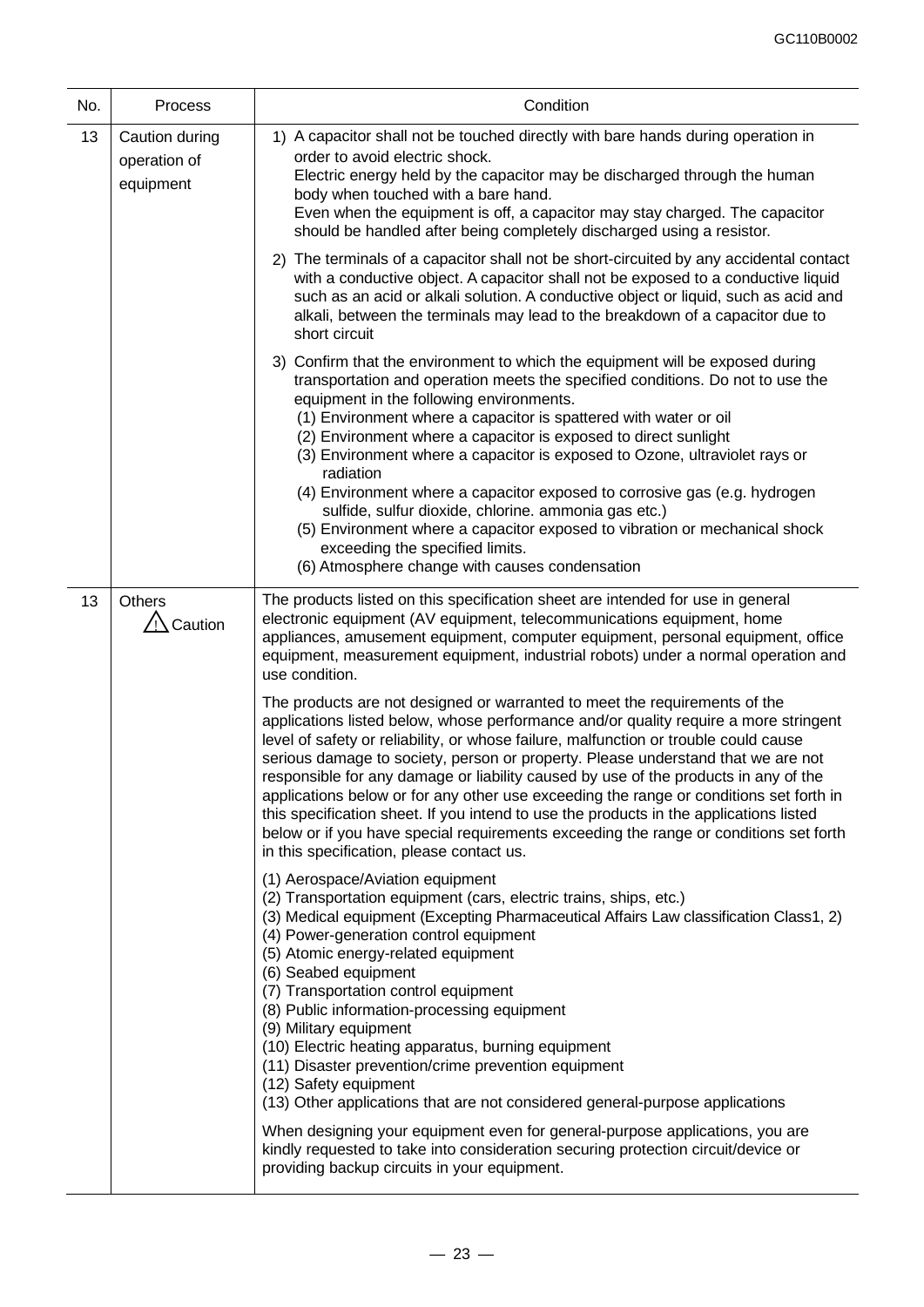## **11. TAPE PACKAGING SPECIFICATION**

### **1. CONSTRUCTION AND DIMENSION OF TAPING**

1-1. Dimensions of carrier tape

Dimensions of paper tape shall be according to Appendix 3.

1-2. Bulk part and leader of taping



1-3. Dimensions of reel

Dimensions of ⌀178 reel shall be according to Appendix 4. Dimensions of ⌀330 reel shall be according to Appendix 5.

1-4. Structure of taping



### **2. CHIP QUANTITY**

Please refer to detail page on TDK web.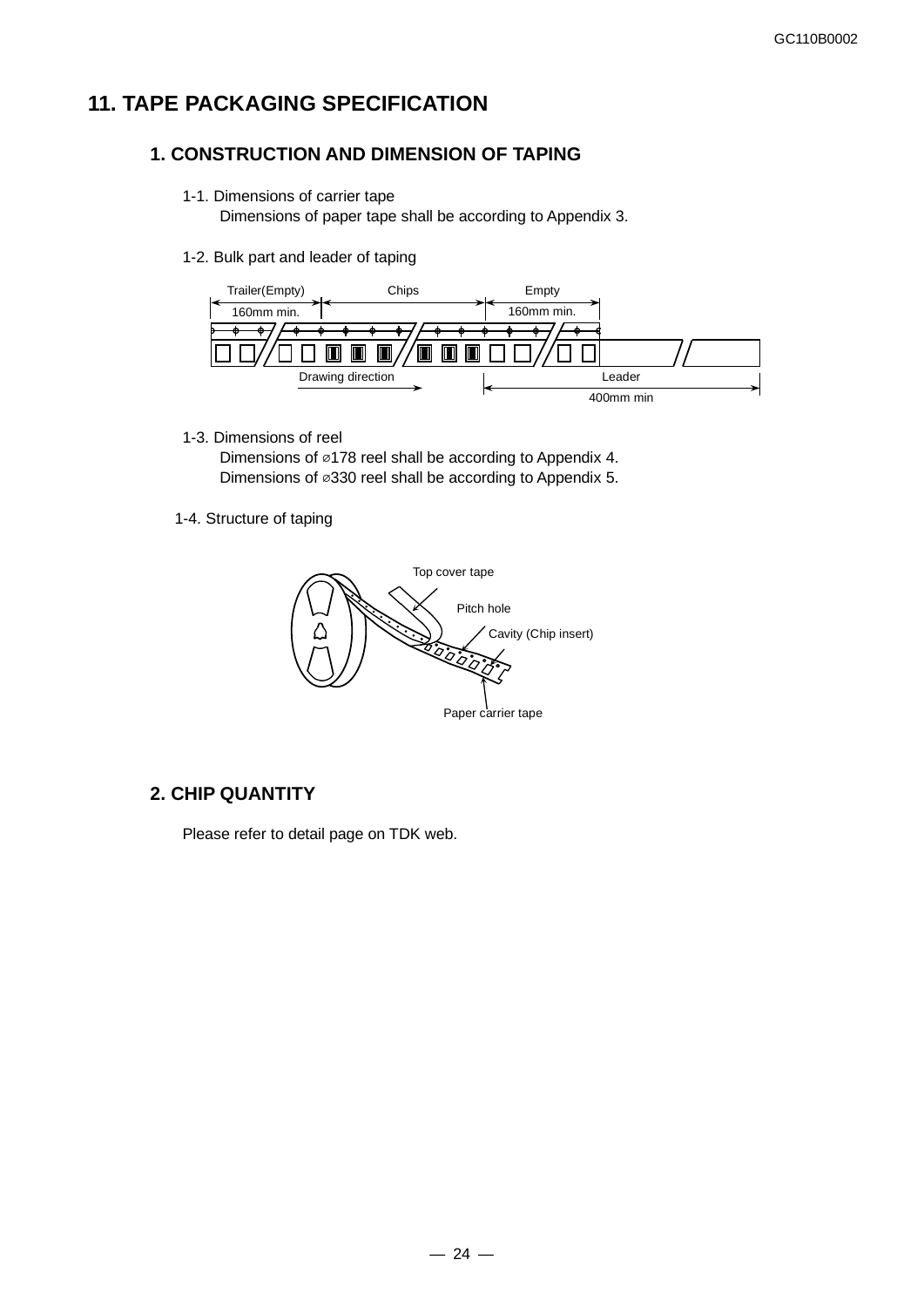## **3. PERFORMANCE SPECIFICATIONS**

3-1. Fixing peeling strength (top tape) 0.05N < Peeling strength < 0.7N



- 3-2. Carrier tape shall be flexible enough to be wound around a minimum radius of 30mm with components in tape.
- 3-3. The missing of components shall be less than 0.1%
- 3-4. Components shall not stick to fixing tape.
- 3-5. When removing the cover tape, there shall not be difficulties by unfitting clearance gap, burrs and crushes of cavities. Also the sprocket holes shall not be covered by absorbing dust into the suction nozzle.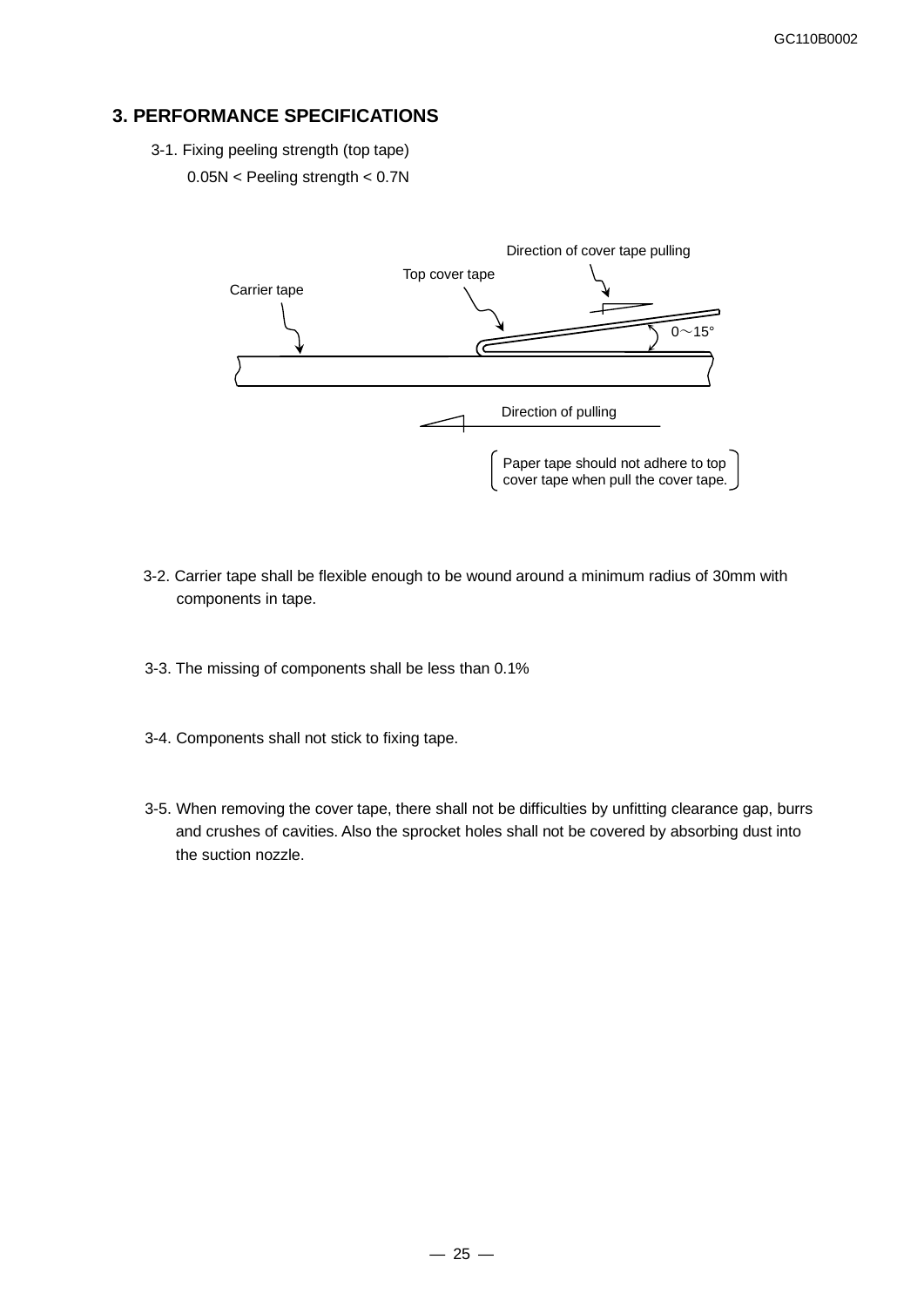## **Appendix 3**





( ) Referenced value.